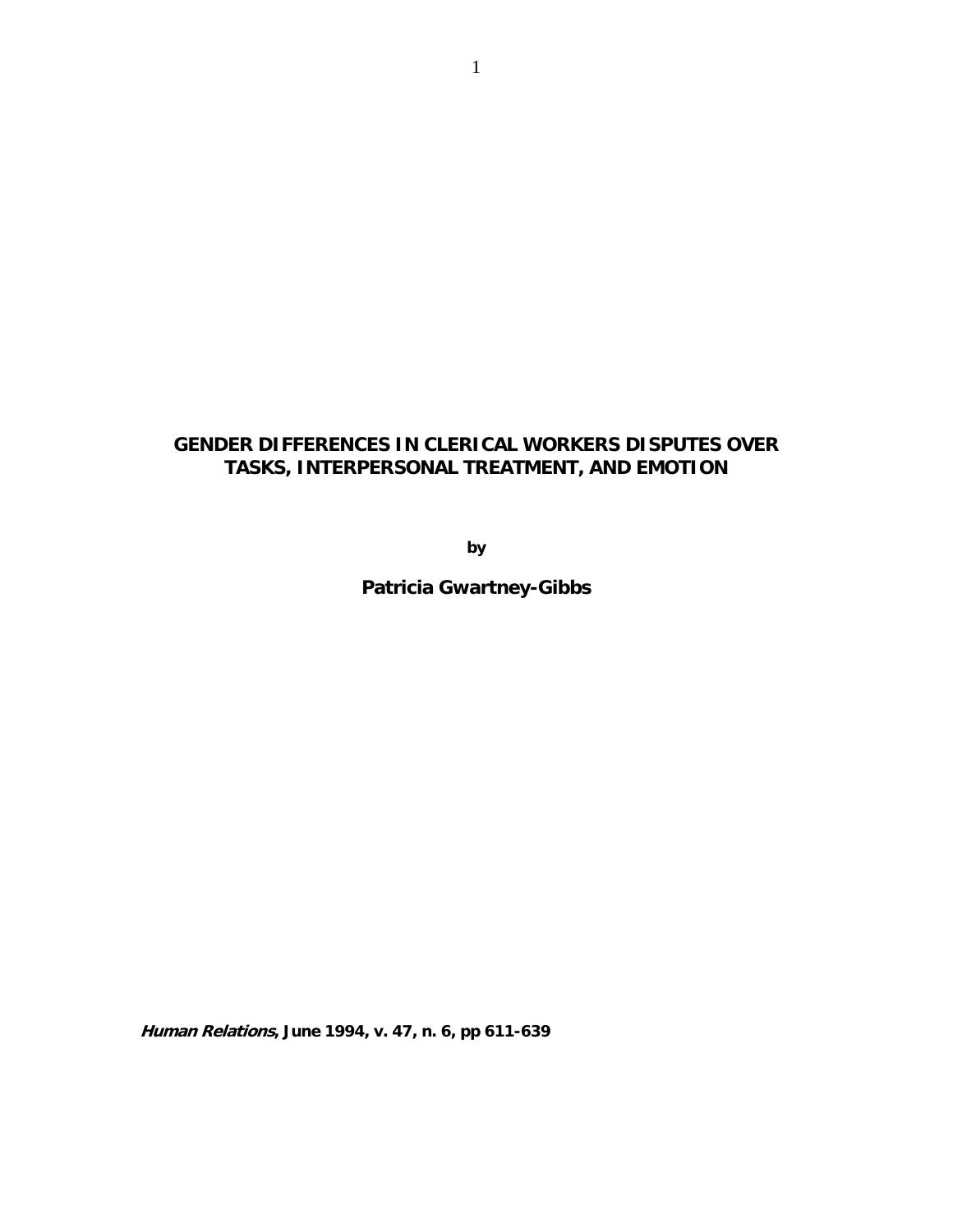### **INTRODUCTION**

In 1990, approximately 54 million American women were in the labor force, and approximately 15 million of those (28%) worked in clerical and administrative support occupations. The largest clerical occupation is secretaries, comprised of nearly 5 million workers, of whom just 1.8% are men (Taeuber, 1991, p. 129; U.S. Bureau of the Census, 1990, p. 390). Despite the importance of clerical work for women workers in general, and secretarial work in particular, their daily routines and activities remain largely unstudied. While the scholarly literature includes historical accounts of the development of clerical work (Cohn, 1985; Strom, 1992), and there is no shortage of popular advice to secretaries and their bosses (Cassedy & Nuss-baum, 1983; Dight, 1986; Tissue, 1988; Breton, 1985; Foxman, 1990; Lazary, 1988), it seems that clerical work has been regarded as an unworthy or uninteresting subject of scholarly investigation.(4) The research reported here seeks to fill this gap, in part, by examining the everyday problems and disputes clerical workers experience in the workplace.

Workplace dispute resolution is a feature of the social organization of work within firms which, we have argued, contributes to other well-documented employment differentials between women and men. For the past several years, we have been developing and testing a theory of gender and dispute resolution in the workplace (Gwartney-Gibbs & Lach, 1991, 1992, 1993, 1994; Lach & Gwartney-Gibbs, 1993). Our efforts have been motivated by frustration with the failure of large-scale statistical studies to fully account for well-documented employment differentials between women and men. No matter what the model fashioned, no matter what new twist on a variable or statistical technique, sociologists, economists, and scholars in related fields have been unable to fully explain gender differences in earnings, promotions, occupations, job turnover, job satisfaction, and other employment outcomes. We present workplace dispute resolution as an intraorganizational process which may create, maintain, or nullify well-documented crossorganizational patterns. Outlined below is our conceptual and theoretical framework for understanding gender differences in workplace dispute resolution.

### **CONCEPTUAL AND THEORETICAL FRAMEWORK**

Problems and disputes in the workplace are normal and perhaps unavoidable, like problems in families, neighborhoods, states, and other social groups. In the course of ordinary workday activities, disputes arise over issues such as work assignments, wages, discipline, job performance, and sexual harassment. Once a dispute is voiced, it can be pursued formally (e.g., in union-negotiated grievance procedures or similar forums in nonunion firms) or informally (e.g., in face-to-face conversation). The outcomes of pursuing a workplace dispute through formal or informal mechanisms can range from court settlements to abandoning the complaint.

We have proposed that these everyday origins, processes, and outcomes of workplace dispute resolution are patterned by sex, occupational sex segregation, and the social organization of work in firms (Gwartney-Gibbs & Lach, 1991, 1992, 1993, 1994; Lach & Gwartney-Gibbs, 1993).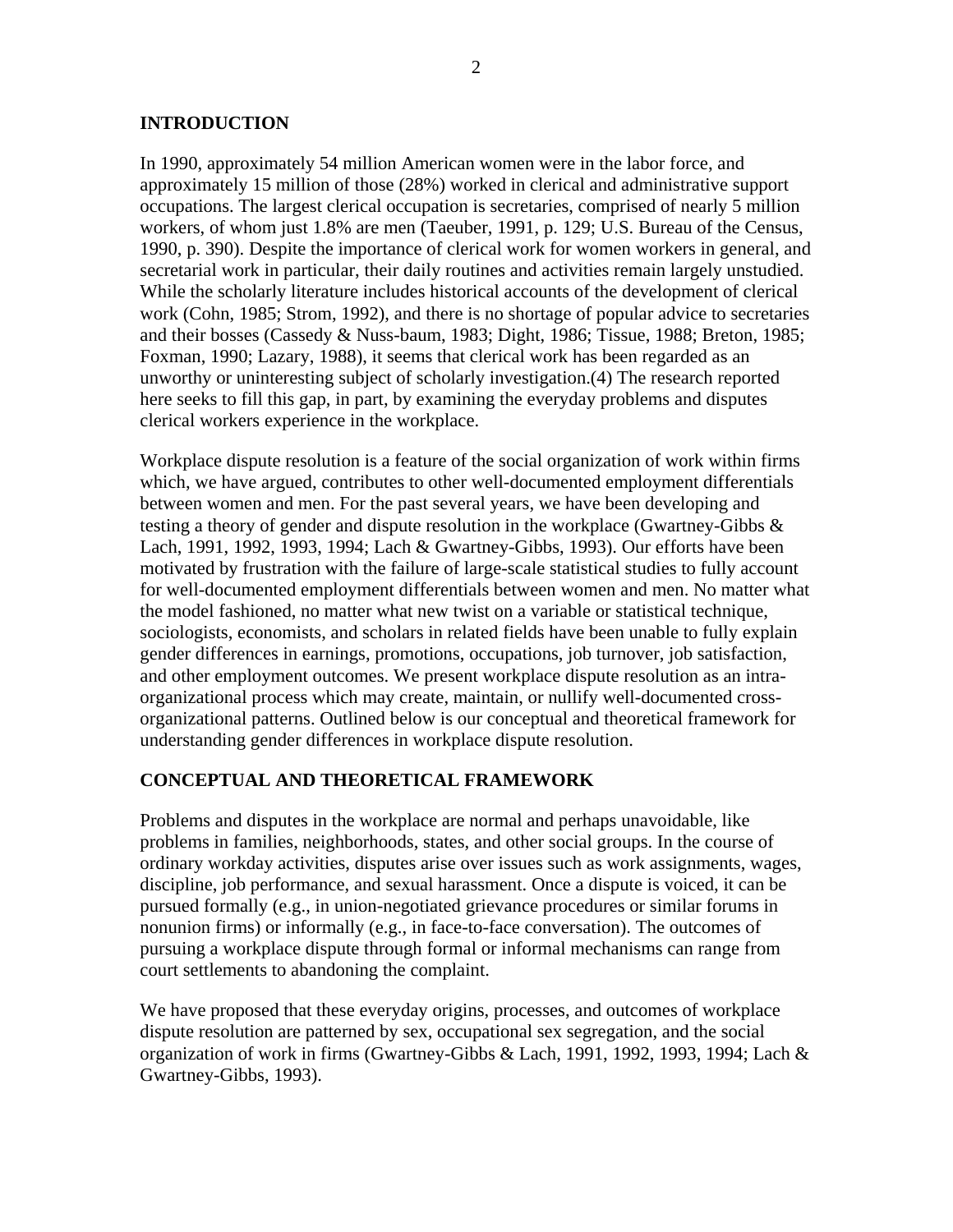That is, women and the incumbents of nontraditional occupations have different types of workplace problems, different ways of resolving them, and different outcomes than men and the incumbents of traditional occupations. Moreover, we have argued that workplace disputing is patterned by the social organization of work within firms and that this interacts with gender roles and occupational sex segregation. We have drawn upon gender role theory and sex stratification theory in sociology, as well as selective aspects of industrial relations, organizational, and management theory, to develop hypotheses about how women's and men's patterns of workplace disputing are likely to differ systematically and how that may contribute to understanding employment inequality more generally.

Women and men experience many similar workplace problems, but some dispute origins are patterned by sex roles and cultural expectations. Gender role theory suggests that women are more likely to experience workplace problems involving family issues and interpersonal workplace relations than men (Stockard & Johnson, 1992). Gender role spillover theory indicates that women in traditional occupations are treated on the basis of sex role stereotypes (e.g., to be passive, cute, and friendly), no matter what their job requirements, skills, or personal predilections may be (Nieva & Gutek, 1981). In addition, incumbents of nontraditional occupations (both women and men) experience discrimination in many aspects of work (evaluation, task assignment, pay, and promotion) and worklife (teasing, condescension, social isolation, and exclusion) (Kanter, 1977a,b; Roos & Reskin, 1984; Segura, 1989; Swerdlow, 1989).

The processes by which women and men resolve their normal, everyday workplace disputes are also likely to vary systematically by their typical gender roles and by their jobs. Women's socialization to avoid conflict and doubt their own perceptions suggests that when they experience workplace difficulties they will be unlikely to pursue complaints (Stockard & Lach, 1989). Persons in nontraditional jobs experience pressure not to voice difficulties, in order to gain acceptance from the majority (Kanter, 1977a,b). They also lack access to informal networks of information and support to facilitate pursuing complaints (Roos & Reskin, 1984; Segura, 1989; Gwartney-Gibbs & Lach, 1991).

The less women use workplace dispute resolution forums, the less often female-typed disputes will appear in formal settlement records. Women whose workplace difficulties persist unresolved are likely to experience greater job turnover and lower job satisfaction, and perform more poorly on the job, than those women and men whose problems are heard in a safe setting and resolved. If women in traditional, sex-typical occupations experience fewer difficulties than women in nontraditional occupations, and when they do experience difficulties have an easier time resolving them, these patterns may help explain the persistence of occupational sex segregation (Coles, 1986).

The social organization of work also structures workplace disputing. Large firms and unionized firms, industries, and occupations tend to provide regularized and wellexercised forums for resolving workplace problems. Small and non-unionized employers have greater latitude to invoke particularistic and arbitrary procedures to resolve workplace disputes (Westin & Felieu, 1988). Women workers are distributed differently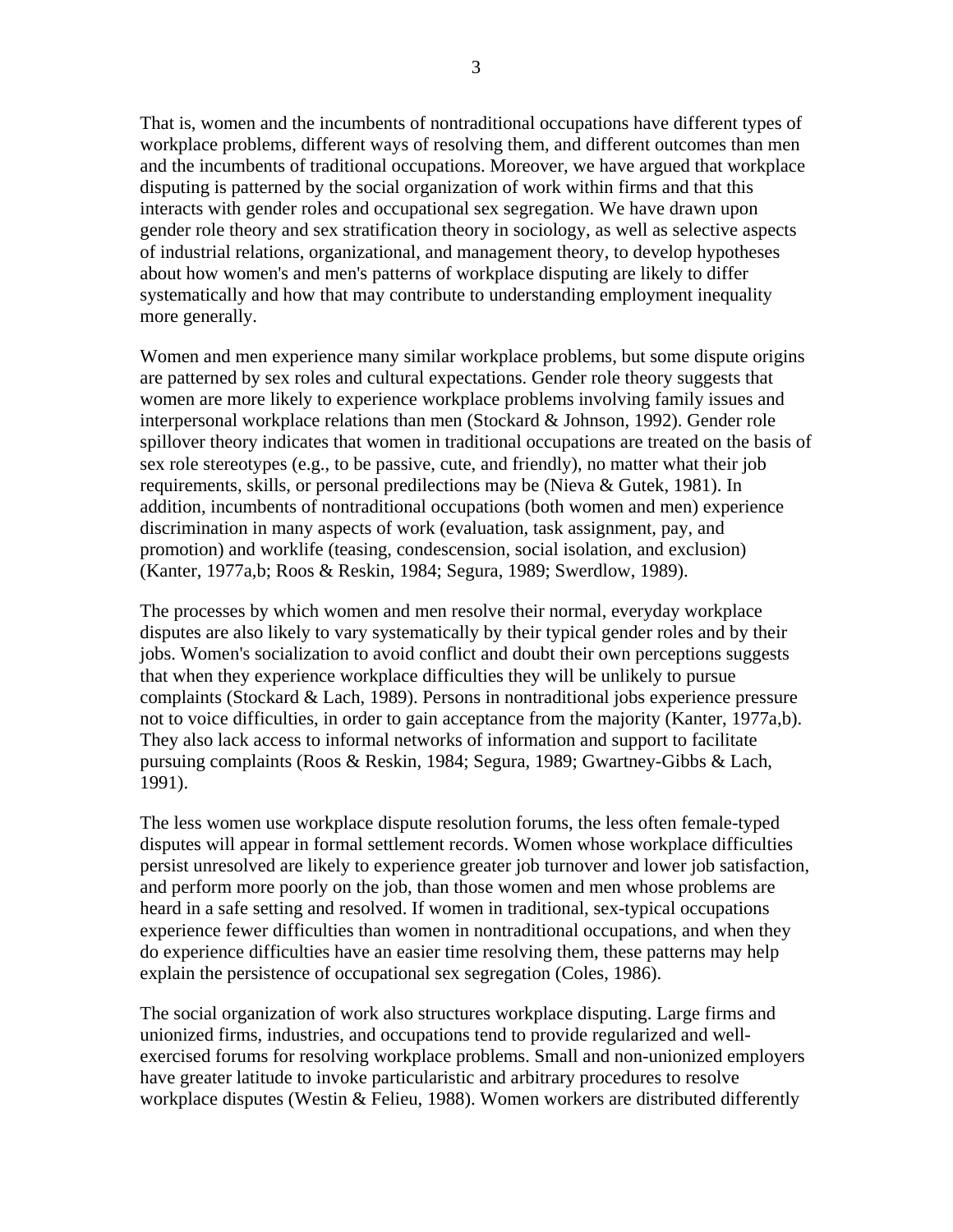across firms, unions, industries and occupations than men in such a way as to lack access to more regularized forums (Gwartney-Gibbs & Hundley, 1988; Gwartney-Gibbs & Lach, 1994). Even when such forums are present, the workplace environment for resolving difficulties may not serve the needs of women workers.

Within firms, dispute resolution forums establish environments for resolving day-to-day disputes. For example, union-negotiated grievance procedures typically involve numerous informal and formal steps at which a case must be proved and justified. Learning these many steps, or discovering that a particular problem is not covered by the union contract, can discourage problem solving for both women and men. On the other hand, firms with informal dispute resolution policies may not provide adequate safeguards for confidentiality and adequate training for persons in charge of them, which can also discourage problem solving. Gatekeepers of intra-organizational dispute processing (e.g., supervisors, personnel managers, union stewards) contribute to the problem-solving environment in how they hear complaints and suggest steps towards resolution (Reskin & Padavic, 1988). If gatekeepers are insensitive to women's unique workplace disputes, fewer will be voiced and pursued.

With this conceptual and theoretical framework of workplace disputing in mind, this article presents an analysis of one occupational group's experiences with one broad category of workplace disputes in two firms with contrasting dispute resolution forums. Specifically, we examine women and men clerical workers' difficulties in the workplace with what they call "personality conflicts" and how they attempt to resolve them with one firm's union-negotiated grievance procedure and another firm's open door policy. Our strategy for analysis is to allow clerical workers to speak in their own words about personality conflicts and how they deal with them. The analysis illuminates how sex roles and occupational sex segregation interact with workplace structures to create gender inequality in everyday workplace experiences.

# **DATA COLLECTION AND ANALYSIS**

The data used for this analysis were collected as part of a larger study to examine gender inequality in workplace dispute resolution (Gwartney-Gibbs & Lach, 1991, 1993). For that study, interviews were conducted with 60 workers in two sex-segregated occupations: clerical work and maintenance work. While all respondents described a range of workplace disputes, clerical workers emphasized a type of dispute they called "personality conflicts." The present analysis is a close examination of the origins, processes, and outcomes of these self-reported personality conflicts for both women and men clerical workers.(5)

Thirty-four in-depth interviews with clerical workers (23 women and 11 men) were conducted in "Firm A," a unionized, public service firm, and "Firm B," a non-unionized manufacturing firm. Table I describes the sample distribution. The firms were selected for their contrasting procedures to resolve employees' workplace disputes; that is, Firm A has a union-negotiated grievance procedure, and Firm B has a widely admired (but rarely studied) open door policy. Both firms are subdivisions of much larger organizations, but each employs 3000-4000 workers at the sites studied and they have similar mixes of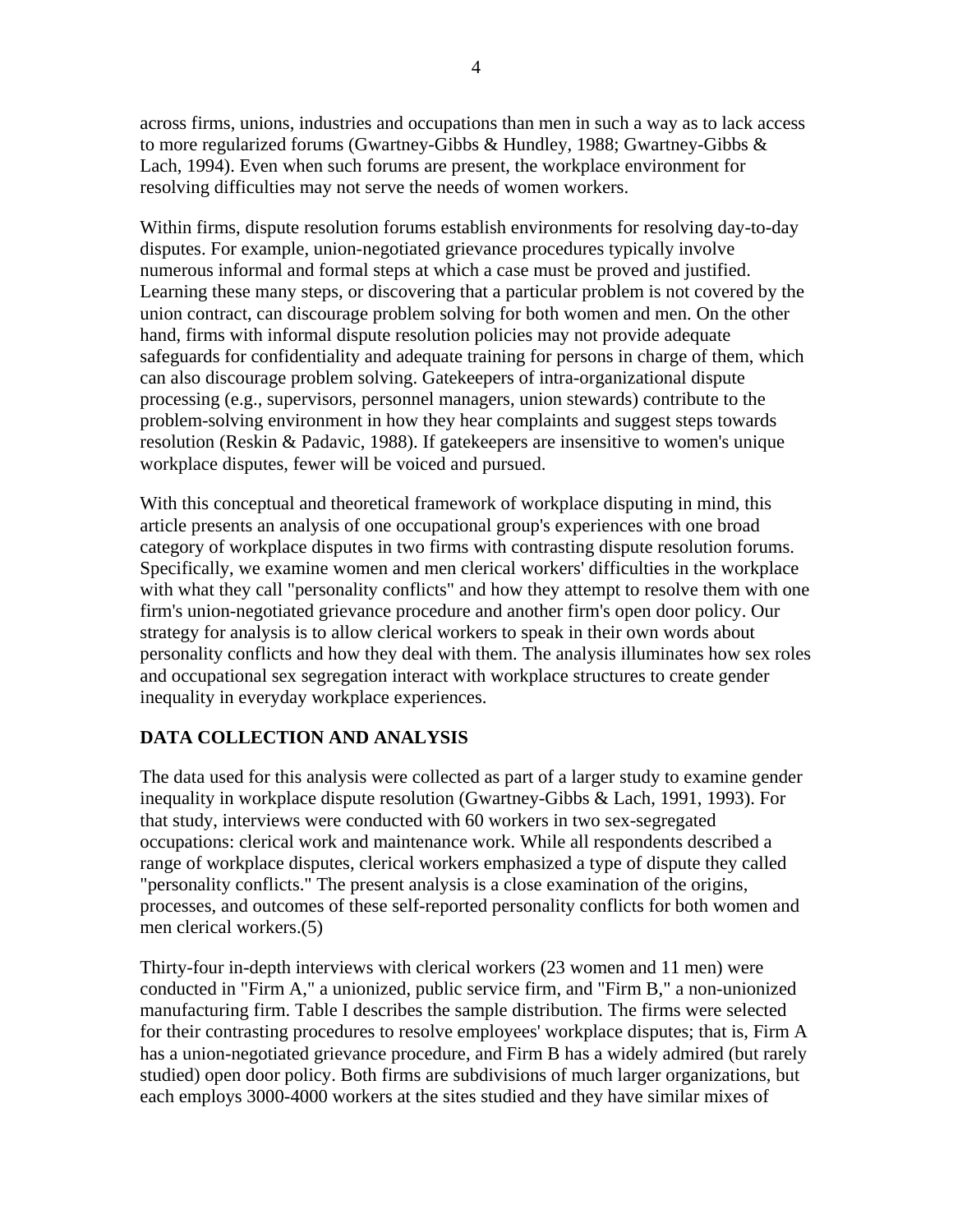professional, lower white-collar, and blue-collar employees. Both firms are regarded as "a good place to work" in their cities and, thus, many employees we spoke with had worked there long periods. The two firms are located in the Pacific Northwest of the United States.

We believe that conflict in the workplace is commonplace and that most, if not all, workers have stories to tell about their disputes. For this reason, we did not intentionally identify a population of workers involved in disputes from which to sample. Instead, clerical workers were selected in such a way as to maximize the range of problems and problem-solving methods experienced in the workplace. To do this, we varied the selection of respondents by demographic characteristics (sex, race/ethnicity, education, handicap, marital/parental status), employment characteristics (job tenure, promotions, union activism in Firm A), job title (receptionist, clerk, secretary, administrative assistant, word processor), and the nature of workplace disputes and their resolution (type of problem, resolution processes, results). Interviewees are not statistically representative of clerical workers at Firm A or Firm B, but we satisfied our goal of hearing a wide range of accounts of problems and problem-solving, without having to interview hundreds in a random sample. While the sample design does not allow us to generalize to other settings or other organizations, the initial findings from this research are used to develop a conceptual model of workplace dispute resolution which can be tested in future empirical studies.

| <b>Sex</b>     | Firm A<br>grievance<br>procedure | Firm B<br>open-door<br>policy | Total    |  |
|----------------|----------------------------------|-------------------------------|----------|--|
| Female<br>Male | 12<br>6                          | 11<br>5                       | 23<br>11 |  |
| Total          | 18                               | 16                            | 34       |  |

Table I. Number of Clerical Workers by Sex and Firm

We attempted to gain access to clerical workers at both Firm A and Firm B through a topdown approach. Both management and the clerical workers' union at Firm A supported our research and provided a list of workers. Firm A interviewees came from volunteers to a union newsletter article, cold calls, and networks. Interviewees were allowed time during working hours to participate in interviews. Our efforts to arrange similar access at Firm B fell through after our management contact left the country for a new assignment. A sympathetic employee provided us with a list of clerical workers at Firm B, and we turned to a bottom-up approach, making contacts through cold calls and networks of clerical workers without the imprimatur of management. While not officially condoned, most interviews at firm B also took place during working hours at the worksite.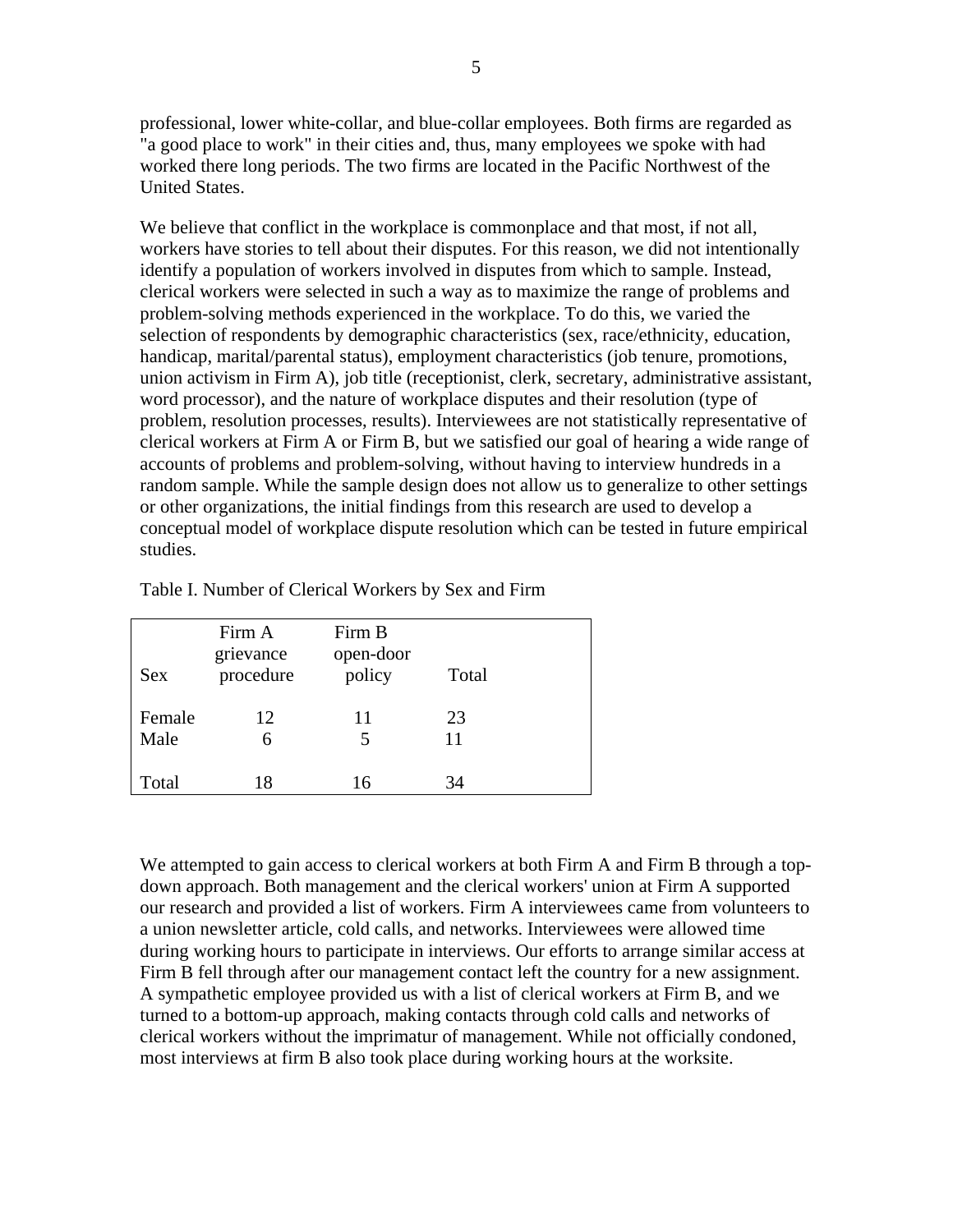In semi-structured, in-depth interviews, we asked clerical workers to describe in their own words the problems and disputes they encountered in the workplace, including: how disputes began and developed; who they talked with; advice and support received; the decision to pursue the issue or not; coping; what happened in meetings with supervisors, union stewards, and others; how they were treated; action taken; what they wanted and whether it was achieved; how the issue was finally, if ever, resolved; satisfaction; and the aftermath of the dispute resolution process. In order to avoid pre-empting interviewees' own notions of workplace disputes, we allowed those in Firm A to discuss issues which were not grievable under their union contract (and this turned out to be important; see Gwartney-Gibbs & Lach, 1993). In addition, basic demographic information and job descriptions were obtained. Interviews were tape-recorded and transcribed for analysis. Each interview lasted at least 90 minutes, and several took more than 2 hours.

We began the interviews with the idea that respondents would talk about the "natural history" of their disputes, from beginning to end. As we proceeded through the interviews, a model of dispute resolution in the workplace emerged: respondents discussed their disputes in terms of the origins or sources of conflict, processes they used to resolve the dispute, and outcomes of the dispute resolution. We used this workerinspired conceptual model of dispute resolution in the workplace as an organizing device in analyzing the interview transcripts. We looked for the themes or patterns in the stories workers told about the origins, processes, and outcomes of their everyday disputes.

Interviewees discussed roughly 125 separate workplace problems and disputes. This article concerns the most frequent, and most enigmatic, issue clerical workers discussed, namely what they called "personality conflicts." About 40% of the clerical workers we spoke with, both women and men, reported experiencing personality conflicts in varying degrees of intensity. Personality conflicts developed mainly between supervisors and supervisees and less often between co-workers. They occurred mainly over how work should be accomplished and how people treated each other in interpersonal relations, but these issues often intertwined in webs of feelings of loss, self-blame, and animosity. Few clerical workers accused their protagonists of being intrinsically bad persons. Rather, as will be shown below, most comments showed thoughtfulness about the nature of both the situation and the person and an effort to get along as well as possible in the workplace.

### **FINDINGS**

Our findings below are organized around two broad domains of personality conflicts which arose in the interviews: how tasks should be done (including training) and interpersonal treatment (i.e., civility). As will become apparent, however, these two domains frequently intertwine and become emotional. Table II outlines the sources of personality conflicts for clerical workers at Firm A and Firm B. While men clerical workers' disputes were often similar to women's, we present a special section of findings for them because they more often invoked intrinsic, particularly sex-stereotyped, explanations and claimed they had "no problems."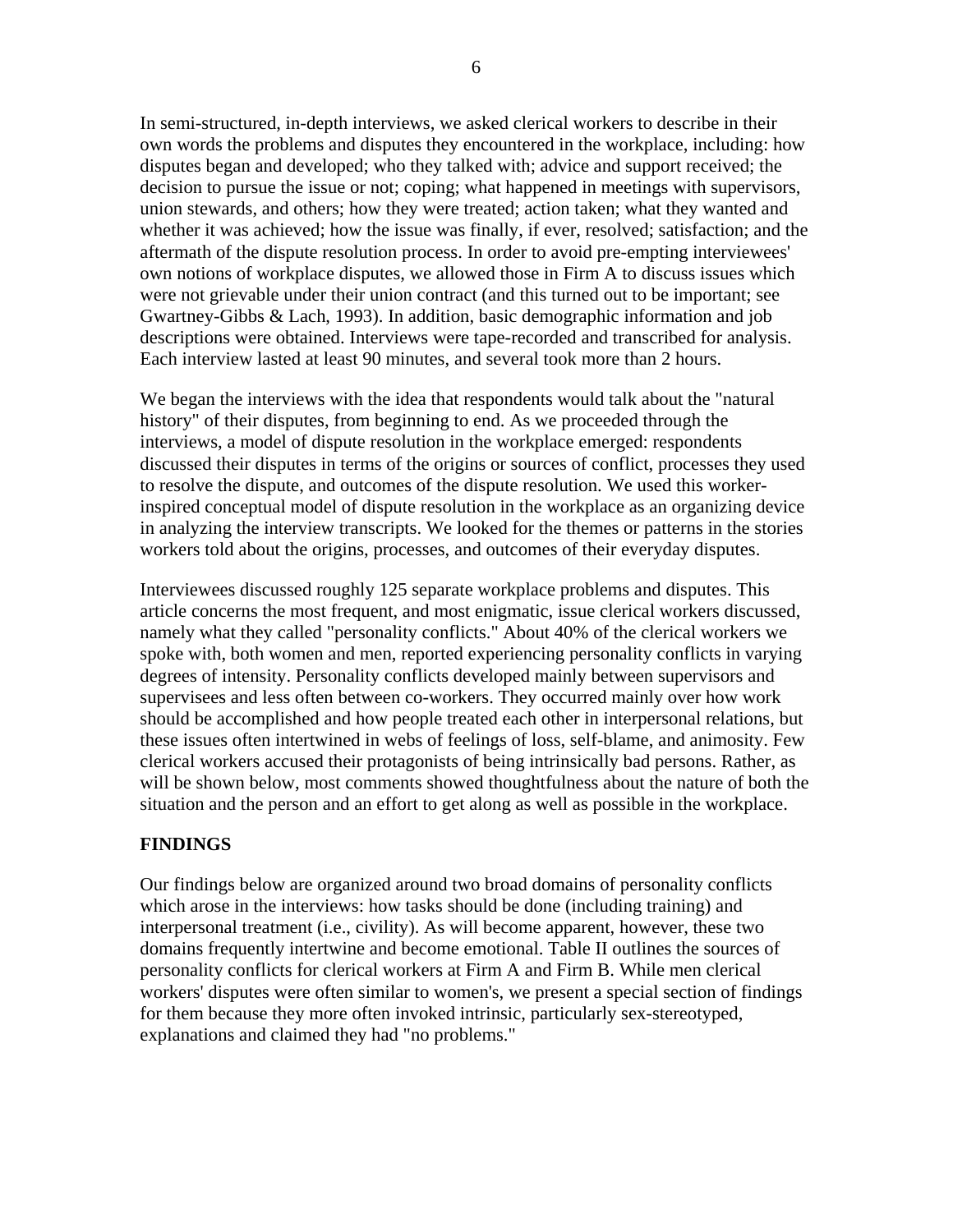#### **Disputes Over How Work Should Be Accomplished**

Clerical work seems to be one of those jobs that managers regard as "natural" for women workers, as common and normal as homemaking. There is little formal training, apart from general literacy, and few explicit rules about how work should be carried out within organizations. Rather, a good personality (especially if greeting the public), some initiative, and the ability to juggle lots of little tasks at the same time (typing letters, photocopying, telephone answering, directing clients) seem to be the main criteria for getting and keeping a clerical job. Note that most of these characteristics fit female stereotypes. One of our interviewees summed it up this way:

A global thing about clerical jobs is there are a million details with no training. You can't train a clerk to cover all the details that are not written down anywhere, and can't be written down anywhere.

Mary(6) provided an example of how this can develop into conflict:

My supervisor is the kind of person who needs to make copies of everything. She even has set up some kind of system that actually makes more work for her. She likes to be very organized. But that's just the way she is. I feel like there are a lot of steps that can be cut to get our work done. But she seems to feel personally that I should be doing, feeling and thinking things in her way.

This quote illustrates how disputes can arise over how work should be done, but in the last sentence, Mary also showed how issues about work tasks and interpersonal relations combine. She feels that her supervisor not only wants Mary to do her work a certain way, but she also wants her to "feel" and "think" like her. Mary elaborates on how tasks and feelings get combined:

My supervisor feels I should be personally sensitive to how much work she is doing, like I should go up to her and ask if she needs help. But I'm not going to do that. She needs to come to me and say "I have this thing coming up next week and I'm going to need your help. Can you set up a slice of time?" If she would be up front, I could do it. She makes a point to tell me "I worked till seven last night and I'm really tired." I don't know what she wants me to do with that news. At first I said, "You really shouldn't be working so hard. You could stress yourself out." But then she'd say, "Oh no, this work has to be done." I worked here a year before she did and the other woman never had to work overtime.

Mary perceives that her supervisor wants her to volunteer her time without having to be asked, i.e., that she should feel her supervisor's needs without having to be told. Mary offers some sympathy, but fundamentally she believes that her supervisor organizes tasks inefficiently. Her supervisor is indirect in expressing her needs, and Mary is indirect in her resistance: she won't do what her supervisor wants her to do until she expresses it. This creates reservoirs of unresolved feelings between them.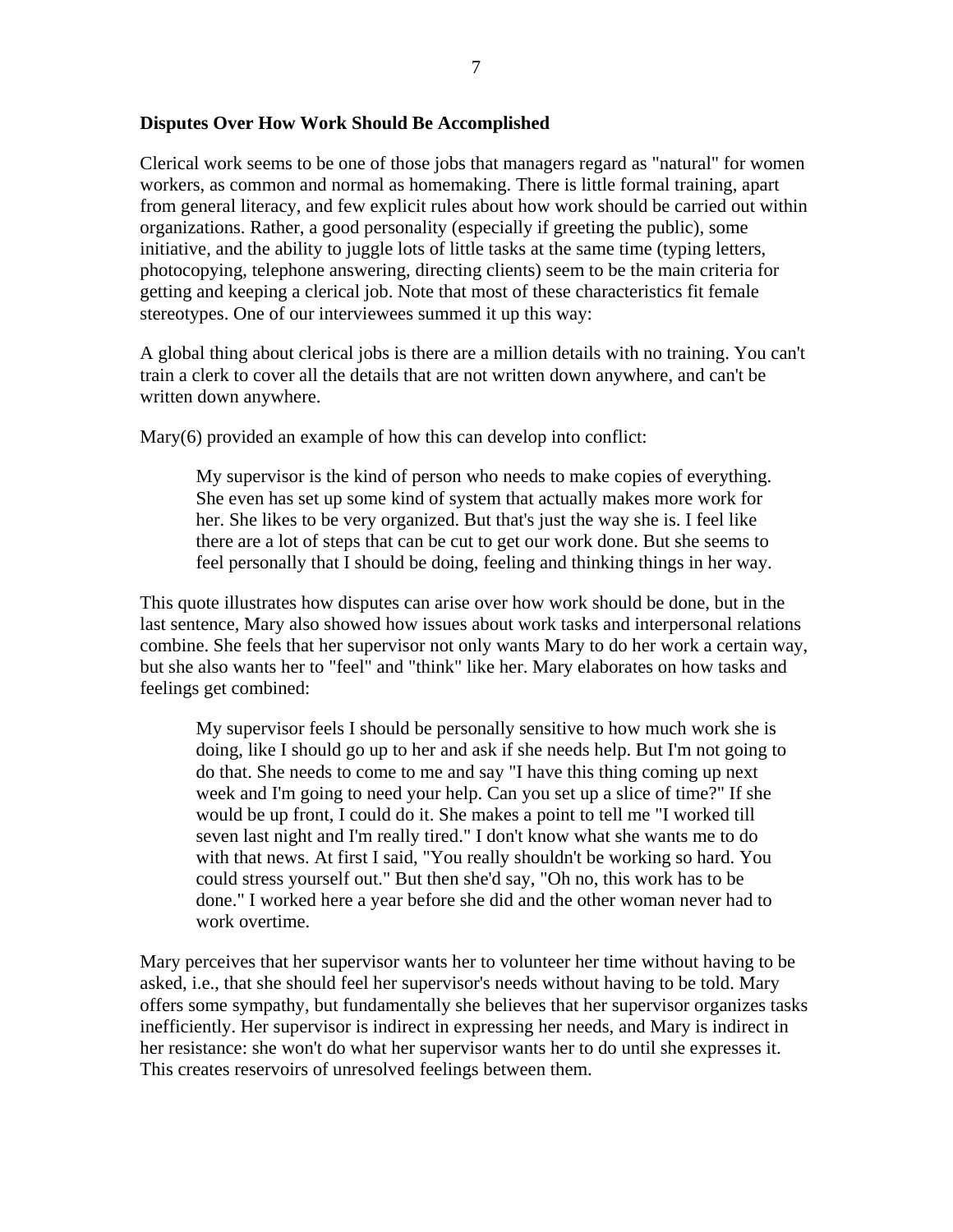Wendy is not so sure of herself as Mary. She described intense surveillance by her supervisor, a professional at Firm A, including watching over her shoulder as she typed, listening in on telephone calls, and peering into her work area at the beginning and end of the day to check on her arrival and departure times.

When I'm typing, he says "Are you sure that's right?" and it brings doubts to my mind. Or he says "I gave you that report; where is it?" I search all over the office and then he says "Oh well, I've got it right here." But there are no apologies.

Her supervisor's surveillance made her nervous and undermined her self-esteem as she accomplished her daily tasks, but Wendy cannot express this. Wendy also revealed what can be regarded as a double standard in the expression of feelings in supervisorsupervisee relations: "He has raised his voice at me, but when I used the same tone of voice, I was called unprofessional." Wendy feels that this treatment by her supervisor is "mental abuse," but she also feels that "You just have to absorb it; secretaries cannot talk back." Thus, Wendy had to suppress her feelings.

Personality conflicts among the clerical workers we interviewed seem to include a lot of suppressed feelings. Valerie's statement below shows how a tiny issue about a work task combined with feelings to create an explosive situation.

My supervisor was consistently a roadblock in my paperwork. She did not understand the system, did not try to understand what I was doing, and didn't want to understand it. She once came to me with a piece of paperwork that was on a certain type of paper that you can't correct; you can paint it over, but you can't re-type it. She made me paint out one thing and type in a letter "a." She would bring me back my work that she knows nothing about and say "Do this over," or "Do it this way," and not know what she was talking about. The "a" would never have made any difference at all. She'd write these treacle-y notes and I would get them and have to do what she said, whether or not it was stupid. She had a fascist attitude about her and directed angry tirades at me. When I'm not angry, I understand she has to control the hairs on everybody's head in the office and is terrified if somebody seems to be out of control and she can't make them do what she wants them to do. She made that my problem; it was her problem, but she made it my problem every damn day.

Valerie believed that the corrections to her work were arbitrary and capricious, and it made her angry. Still, it is apparent that she has tried to understand her supervisor's "terror," need "to control hairs," and anger. From the tone of Valerie's comments, it is also clear that the battle lines between she and her supervisor had hardened.

Disputes over how work should be accomplished are particularly evident when training new workers. Hazel, an old-timer at Firm B, expresses her impatience with a new clerical worker: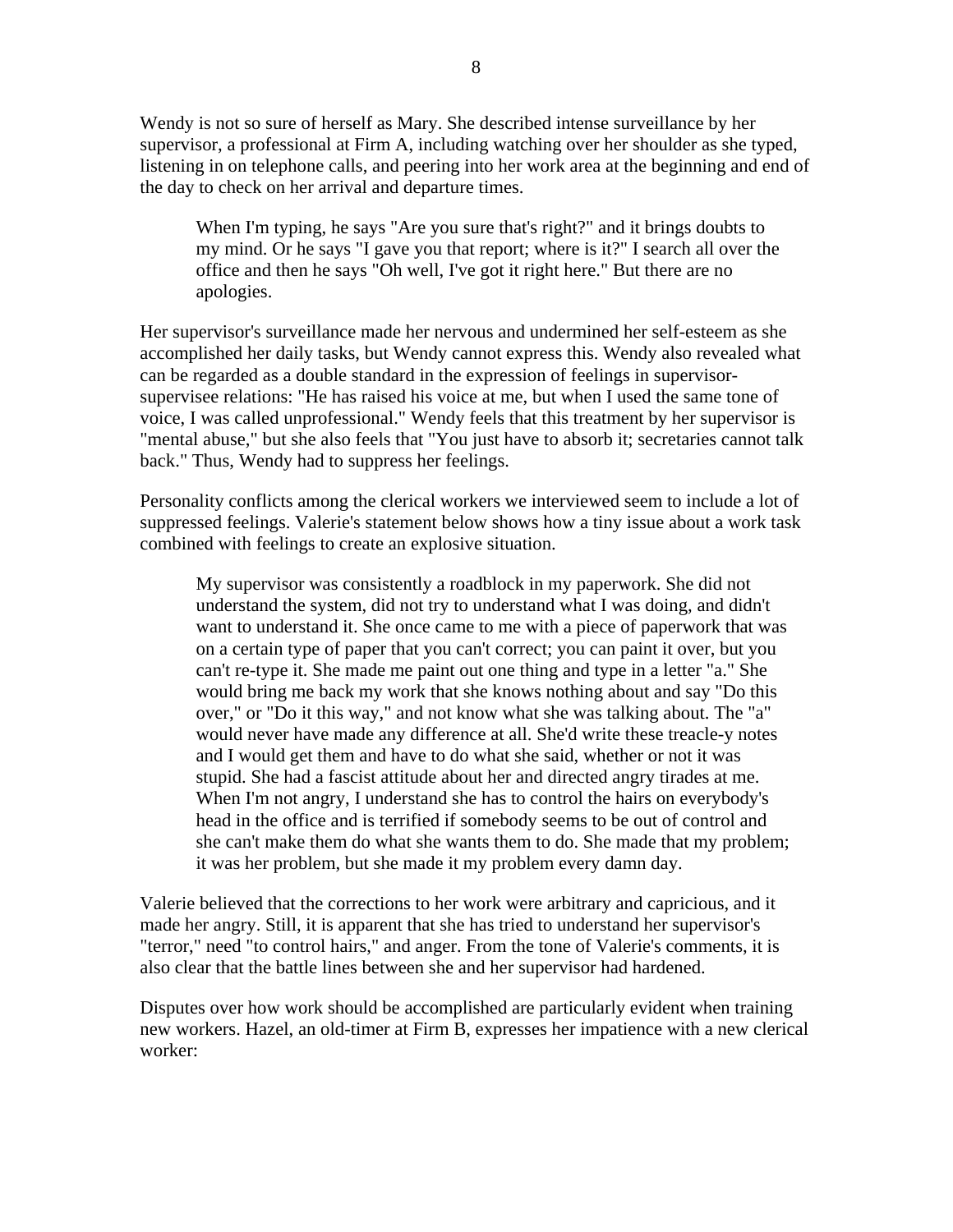I have a lot of knowledge but it's taken me years to get there. This new employee comes to me as a resource for everything. Instead of doing my job, I'm handling interruptions with this person. Some are warranted, and it's easy to juggle those. But you have to commit a lot of stuff to memory, and I'd like to see some incentive on her part. I know she feels bad, but I don't want to still be doing this two years down the road. I'm not looking for something personal, you know. But for teamwork, for cohesiveness within the group, we should be able to get these things ironed out. At this point, my standards and hers don't match.

Hazel reveals how training a new employee is irritating because it interrupts her daily work and because the new person seems to take advantage of Hazel's experience instead of exerting herself to learn the job. Her later comments also reveal a theme reiterated by Firm B clerical workers, namely, the importance of teamwork. Hazel can justify her irritation with the new worker by invoking the team work ethic of Firm B.

Sylvia is a roving office worker at Finn A, who takes over others' tasks when they are gone on leaves or vacations. This means that she is constantly being trained for new clerical settings. Her current supervisor

...is supposed to be completely training me for this position. But she deliberately withholds information from me, so I will look foolish, or dumb, or make some mistake, and get called in by the manager. She's never been trained to train someone before. I can appreciate that. I can be very understanding. I can flow with the lot. But she's really becoming too much. Maybe it's because I don't stand up for myself.

Sylvia attributes motives to her supervisor (wanting to make Sylvia look foolish) and attempts to understand her supervisor's inexperience, but she also blames herself for not defending herself to her supervisor. The real issue with her supervisor, however, seems to be how she is treated over the issue of training, not the training itself. This is expressed in Sylvia's explanation of what happened when she replaced her supervisor during a 4-week vacation:

I'm probably 98% trained for her job now. While she was on vacation I didn't have any troubles, and yet the minute she comes back, I'm her underling and she orders me around, when I'm real confident in her position. She doesn't have to order me around. I know what needs to be done. I'm a self-starter.

Sylvia now thinks her supervisor is inherently "not a very nice person," who has said "some pretty terrible things to people, and ... to me." She expresses her feelings of disappointment: "At first, I was very attracted to her. I thought working together was really going to be fun. But that wasn't the case."

Sylvia's case illustrates how personality conflicts are a constellation of disputable issues, interpersonal treatment, and feelings. That is, Sylvia's dispute with her supervisor arose over training, particularly withholding essential training information. But this dispute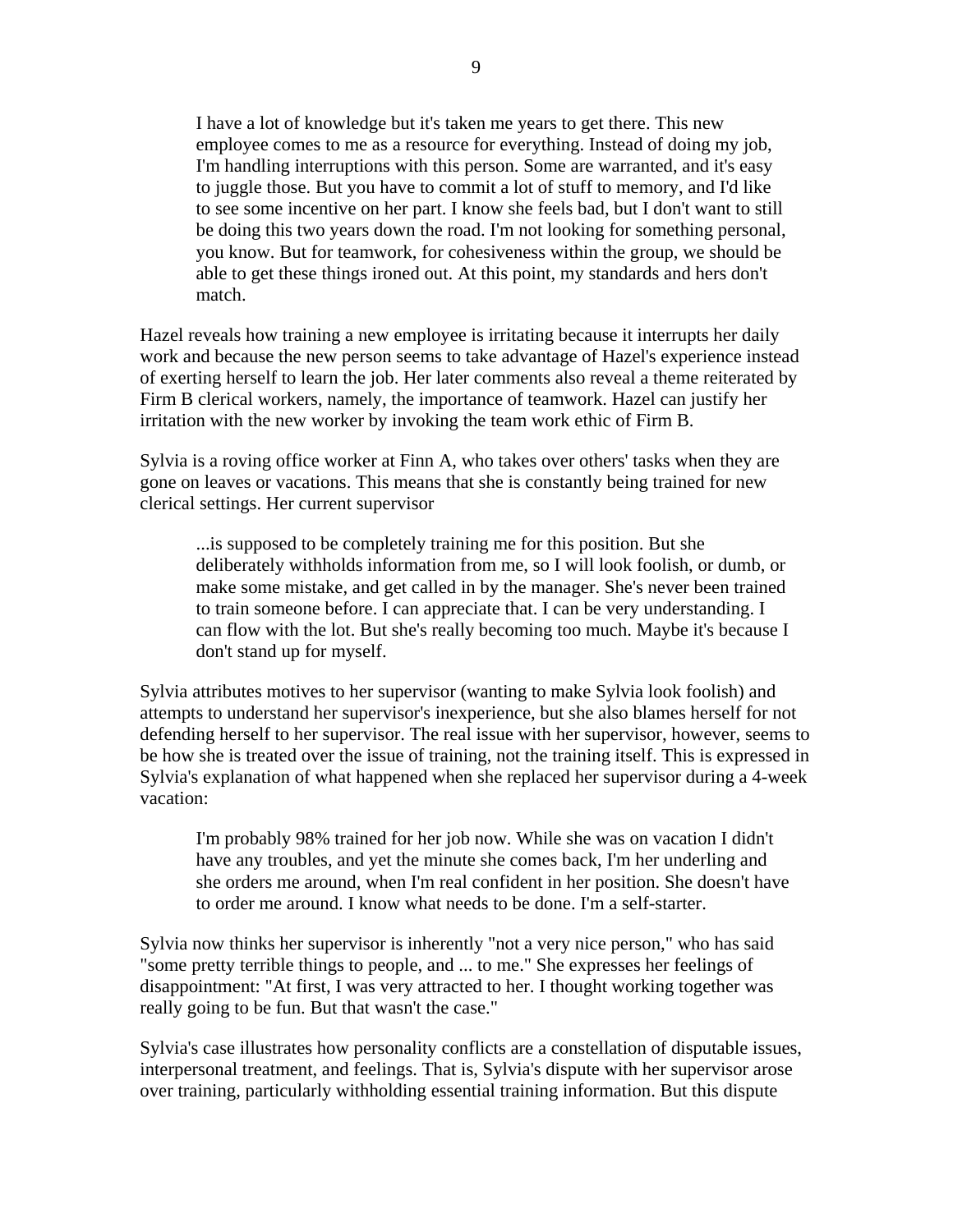intertwines with how her supervisor treats her, specifically ordering her around like an "underling" and saying "terrible things." This in turn creates difficult feelings, specifically disappointment that a job she hoped would be "fun" is not at all fun.

Computer training was a frequent source of problems with clerical workers. Mary's comments below show how having a computer plopped onto her desk with little instruction but high expectation intertwined with the personality conflicts she had with her supervisor:

My supervisor got a brand-new computer when all the departments were getting them. She gave me her old one, and said "I bent over backwards to get you a computer," as if to make me feel grateful, but I knew she hadn't done anything special. I hadn't done anything on a computer before, so it was just sitting there. I was supposed to be typing onto disk, but I didn't have any training. She showed me how to type a letter, but not how to do the tabs. She gave me her notes from her wordprocessing class, and I went to an "Introduction to Microcomputers" class, where they show you how to turn it on and off and how to use the mouse. But it wasn't enough; it didn't have anything to do with wordprocessing. She expected me to figure out everything for myself, like she said she had learned. But that wasn't true; her husband came in after work and on weekends and trained her. But she still didn't even know how to put tabs in a letter.

Was Mary experiencing a problem over computer training or was the problem really the mixed messages she got from her supervisor? On one hand, she had inadequate training to do the wordprocessing expected of her and (in other comments) not enough hours in the day to train herself. On the other hand, her supervisor's communications to her were confusing, for example, saying she had "bent over backwards" to get Mary a computer, and saying Mary could train herself on it like she had done, both of which Mary knew were half true at best. Mary thinks this is another example of how her supervisor wants her to feel a certain way, in this case, grateful. As previously discussed, Mary is selfadmittedly resistant to her supervisor's indirect expressions of need. Their interpersonal problems seem to be less about the computer than about Mary violating another of her boss's many unwritten "feeling rules."

### **Disputes Over Interpersonal Treatment**

Co-workers' and supervisors'/supervisees' treatment of each other was very important to the clerical workers we spoke with. It could cause them to feel wonderful or to feel awful. Sometimes it seemed to us that clerical workers' offices were hothouses of unresolved feelings about poor interpersonal treatment. We have seen above how problems related to work tasks can combine with problems related to interpersonal treatment. The cases below provide more detailed examples. One clerical worker reported that her supervisor

would say things out loud to the temporary worker--"Oh, you do such beautiful work. You typed this so nicely. It's so nice to have someone here who can type so well!" Little jabs.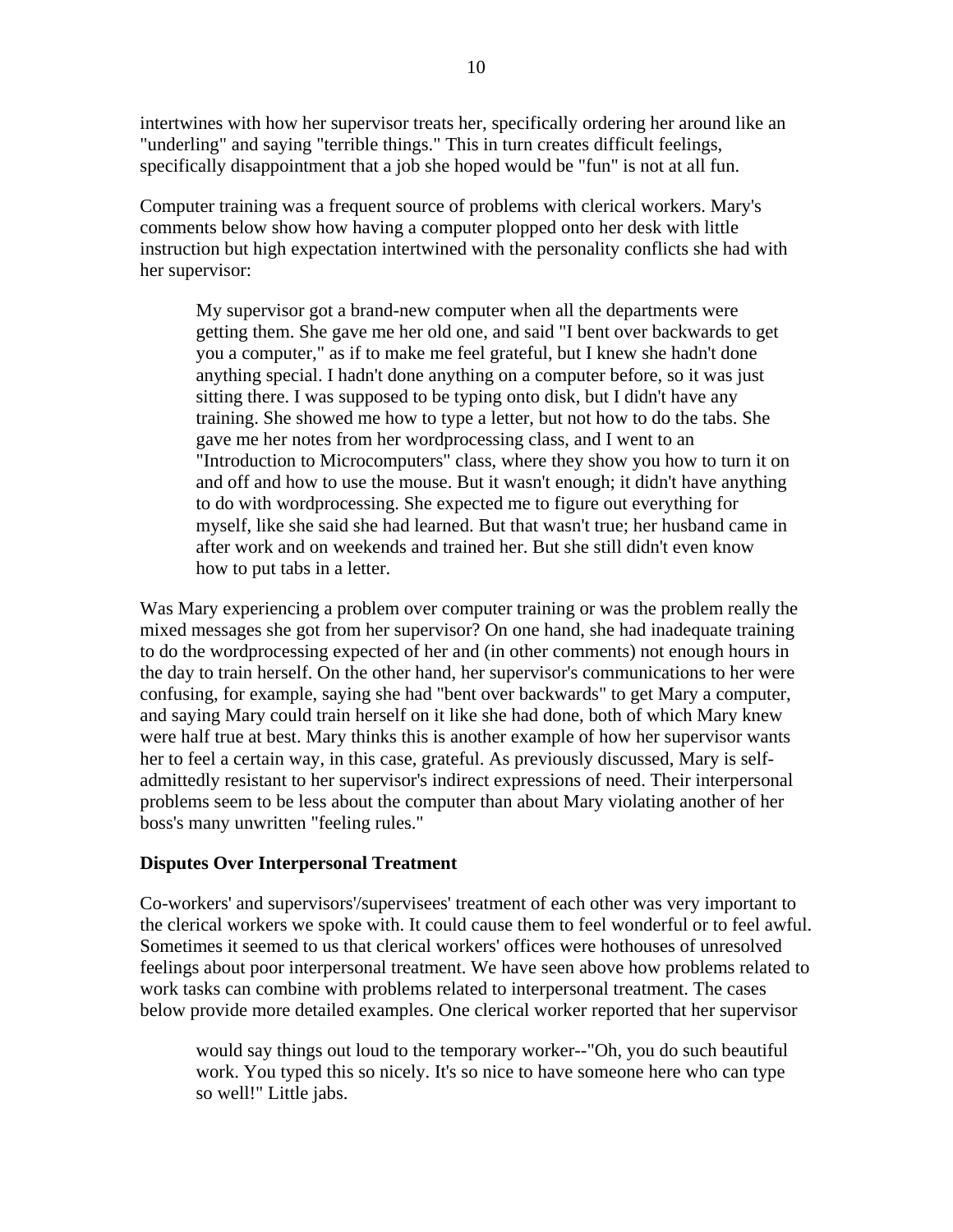Her supervisor's compliment to the temporary worker was a not-so-subtle invidious comparison, evident but not explicit. If the supervisor had complaints about her work, she wasn't saying so directly. The clerical worker experienced this lack of civility not as a task-related criticism, but as a personality conflict with her supervisor.

The manner in which supervisors address employees about issues seems to be as important as the issue itself. Alec, a mail clerk, reported that he and his supervisor frequently went through "two to three weeks of very clashing interaction" over authority issues.

I'll walk into the room in the morning and the first thing she says is something like "I don't want you to assume responsibility for letting people know this, this, or this," or "Who gave you the authority to work overtime last night, again?" No preface, no "Good morning Alec." It will be the first thing I hear. I'll tell her the mail had to get done and nobody else was there to do it.

What is more problematic here, Alec usurping authority, or how his supervisor addresses him about it? The two intertwine inescapably. Recall that a similar pattern was evident in the previous section in Valerie's case.

Karen's case also involves issues of authority and treatment. Her co-worker was promoted and became her "quote/unquote supervisor."

All of a sudden, she acted like "Now I'm over you and you have to do what I say." My former supervisor agreed with her. They were virtually saying, "You have to bow down to her," and I resented that. She made me feel like I was not worthy in her presence; she treated me as a low life. She wouldn't say "Would you..." or "Could you...", but "You are going to..." as if I had to worship the ground she walked on. I found that very demeaning. It got to the point that I couldn't even leave the office without asking her permission.

Undoubtedly any worker passed over for promotion, like Karen, feels some indignation, but her new supervisor also appears to have run amok on control issues. Karen reveals how belittled and resentful it made her feel.

When Susan transferred to a new position, she also was treated differently by a former co-worker.

We used to work very closely and were good friends. But then I started this new job, and it was just like she was out to get me. She told another secretary that I was giving out confidential information, her salary information. But I had no clue what she was earning. My boss was new and I was new, and so he had no clue what I'm really like.

Gossip among co-workers isn't rare, of course, but malicious gossip from a former friend hurts and confuses. Susan was rightfully concerned about how it would influence her relationship with her new supervisor. Susan's case repeats another theme, expressed initially by Sylvia, namely, the difficultly in dealing emotionally with former friends.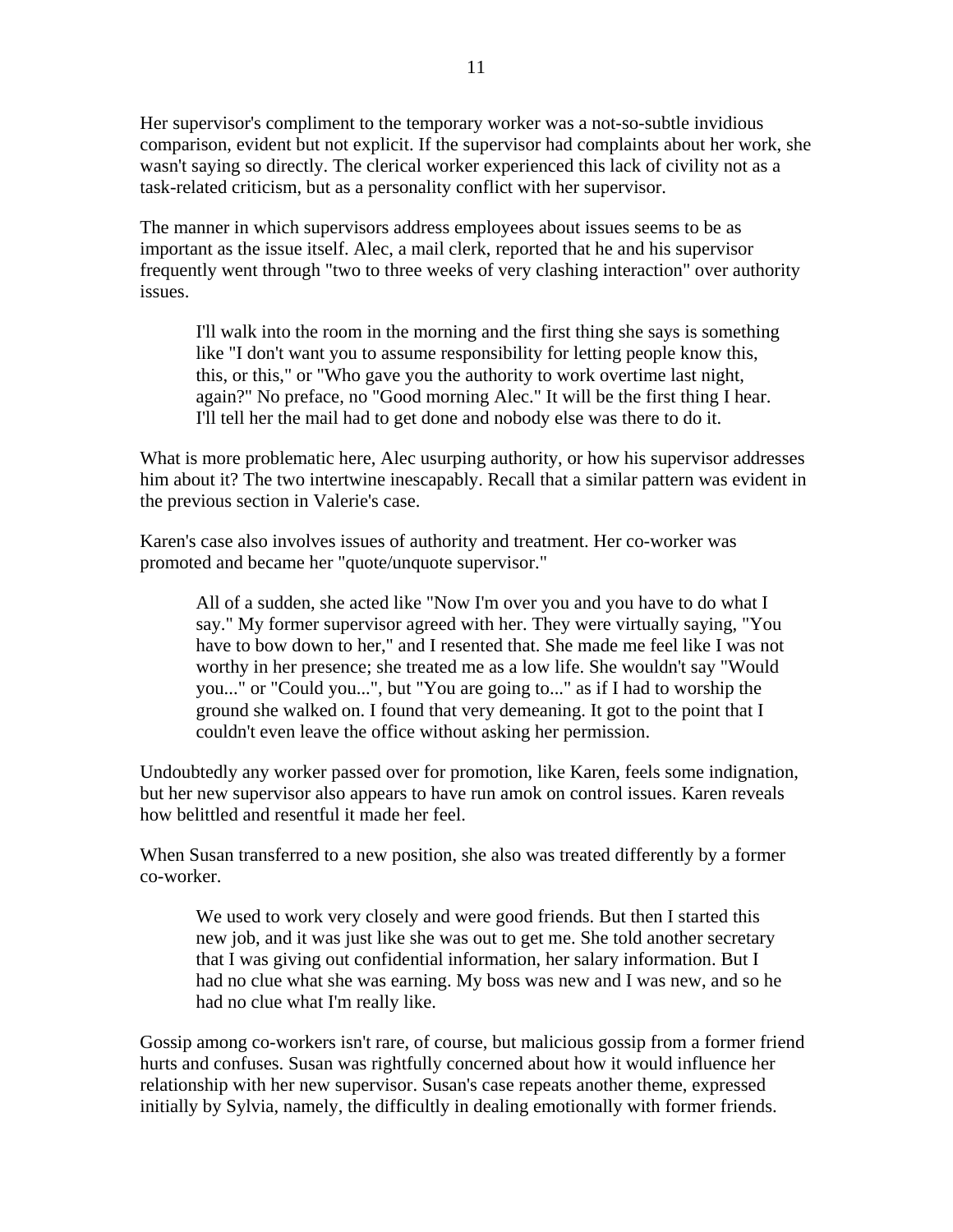Betrayal, hurt, and confusion infuse the workplace with feelings which interfere with accomplishing tasks.

While many clerical workers make an effort to understand the co-workers and supervisors they have difficulties with, others turn to explanations based on the inherent nature of the person. After hearing complaints about the organization of a 400-page manual she prepared, Birdie re-organized it to "create a logical and sensible format." Implementing the change required several signatures, including her supervisor's and a professional's.

When I went to talk with my supervisor I brought the professional with me, because I've noticed if I talk to her alone she won't listen. We sat down and I laid the whole proposal out, explaining what all is affected, and why, and the results--the whole schpiel. She kept interrupting me and trying to change the subject. I have a sharp tongue, but I kept my cool and didn't fall into the little traps for arguments. When we were all finished, she talked to the professional, even though it was my idea, and told him how nicely written it was. He said "What do you mean? Birdie wrote it." She snapped at me, and that's when I thought this isn't just a personality conflict. This woman is harassing me; she's trying to discredit me.

Not receiving credit for a good idea was part of Birdie's problem with her supervisor, but how she was treated in the process was equally important, again showing how issues about tasks and interpersonal treatment combine. Birdie goes on to explain her supervisor's behavior in terms of her inherent characteristics:

The woman is very power hungry, very competitive. If she perceives you know more than her or if she doesn't like you, heaven help you! She will move heaven and earth to try to get rid of you one way or another. You are continually put down, told you're nothing but a clerk. If you challenge or try to persist, it's not good. She's very authoritarian and dictator-like. Pardon my language, but if you were on her shit list and you sneezed, that was it.

Despite this devastating analysis, Birdie concluded her story with the team-building comments typical of our Firm B interviewees.

I have to live--we all have to live together. We spend most of our lives here [at Firm B]. Let's make it civilized.

### **Men Clerical Workers' Workplace Disputing**

Men clerical workers are rare. We tracked down 11 to interview in order to maximize the range of clerical workers' stories about workplace disputing. Table III compares women and men clerical workers' responses to personality conflicts. Most of the men's workplace difficulties were similar to women clerical workers'. Ted, for example, demonstrated his awareness of office feelings in the following comments: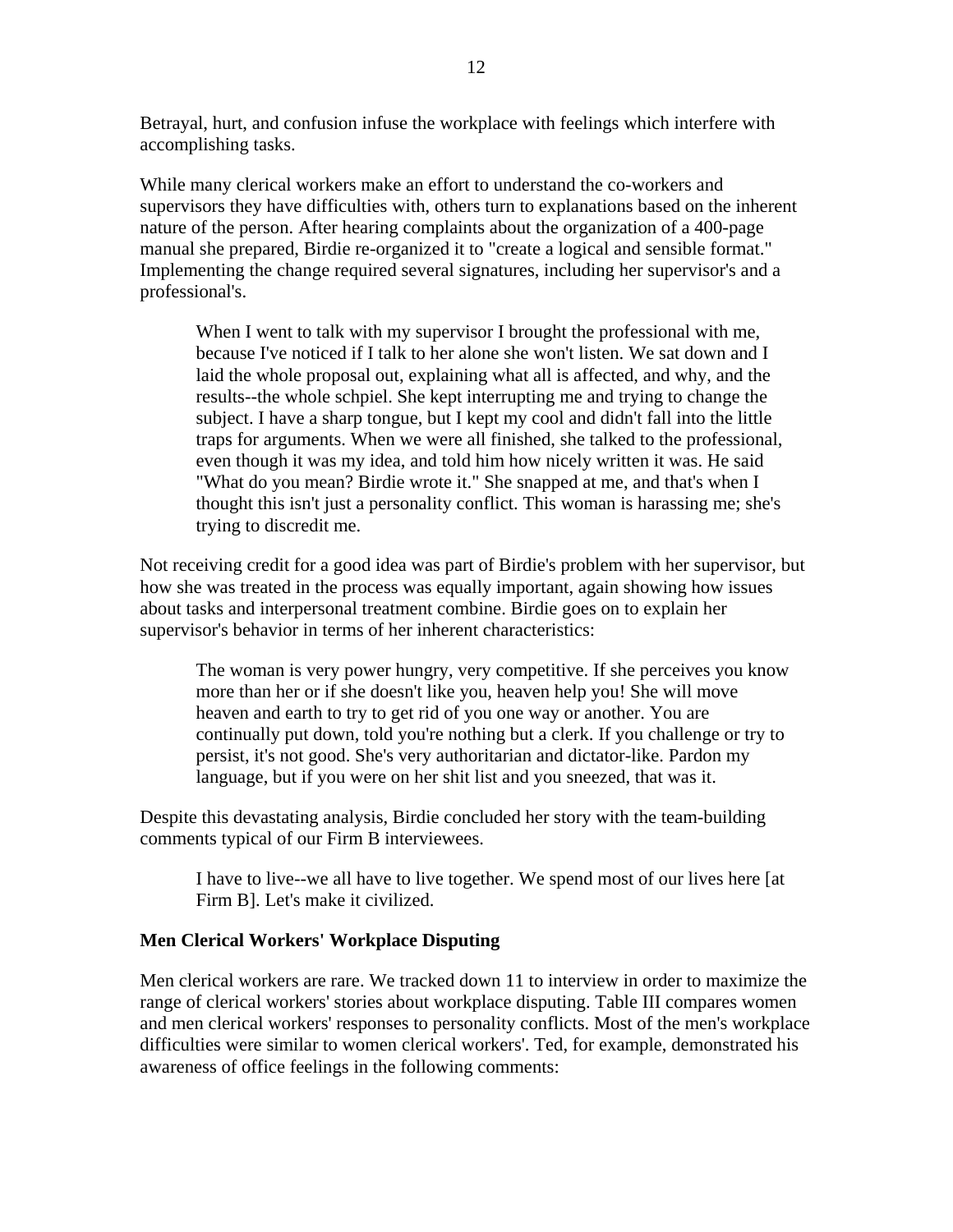There was a person working in the office who didn't get along with anybody very well. She had two sides that were very extreme. One was very warm and friendly, and the other was very cold and distant. It was really hard to deal with. We were friends for awhile, and then almost overnight, she totally shut herself off. You could feel a knot in her stomach, like something was eating at her. It just became impossible for me to interact with her. All the interaction was with other people, sort of skipping around her. It didn't feel right, but she refused to be part of what was happening.

Like women clerical workers, he was also distressed by the loss of his co-worker's friendship when she changed. However, he attributes the changes to her extreme mood swings, and claims no responsibility for the changed relationship. Yet, based on data we collected from both parties, we suspect he may have unsuccessfully pursued a romantic relationship with her.

Ted's comments demonstrate the tendency of the men we interviewed to attribute workplace problems to something or someone else and to something inherent in the other person. While our women interviewees did attribute problems to others, as evidenced by Birdie, who described her supervisor as "authoritarian," "dictator-like" and "power hungry," women often attempted to understand and explain situations which contribute to personality conflicts. For example, Mary contextualized her difficulties with her supervisor over computer training by acknowledging that her supervisor provided her with what information she could, but her supervisor's expectations exceeded the training.

Only the men we interviewed, however, spoke of gender qualities as an inherent issue in personality conflicts. This is apparent in Alec's discussion of negative comments on his recent annual evaluation:

The negatives were based on personality rather than job performance. The job performance issues were petty, like the cash log. She insisted the date on the cash log be underlined. Nobody does it, but I was the one reprimanded for not doing it.

He explains his supervisor's pettiness in this way:

My boss and I have very strong clashing egos. I think there's a gender problem in there, as a male working in a clerical job. I've never worked for a woman, but I never had a problem working with four women. Maybe it's because I'm a male in a subordinate position, and I have typical male ego problems. I tend to take over, or at least tend to be very assertive in positions that I'm in. My boss, although she's very assertive, is maybe more sensitive than most I've dealt with, in terms of thinking I'm trying to take over. She does a lot of protecting her turf.

#### He continues:

She is a very frustrated individual on a social level. I don't think she deals well with her relationships with men. I think she's not dealing well with menopause. What I'm saying sounds sexist to me, because it's just so typical of what I want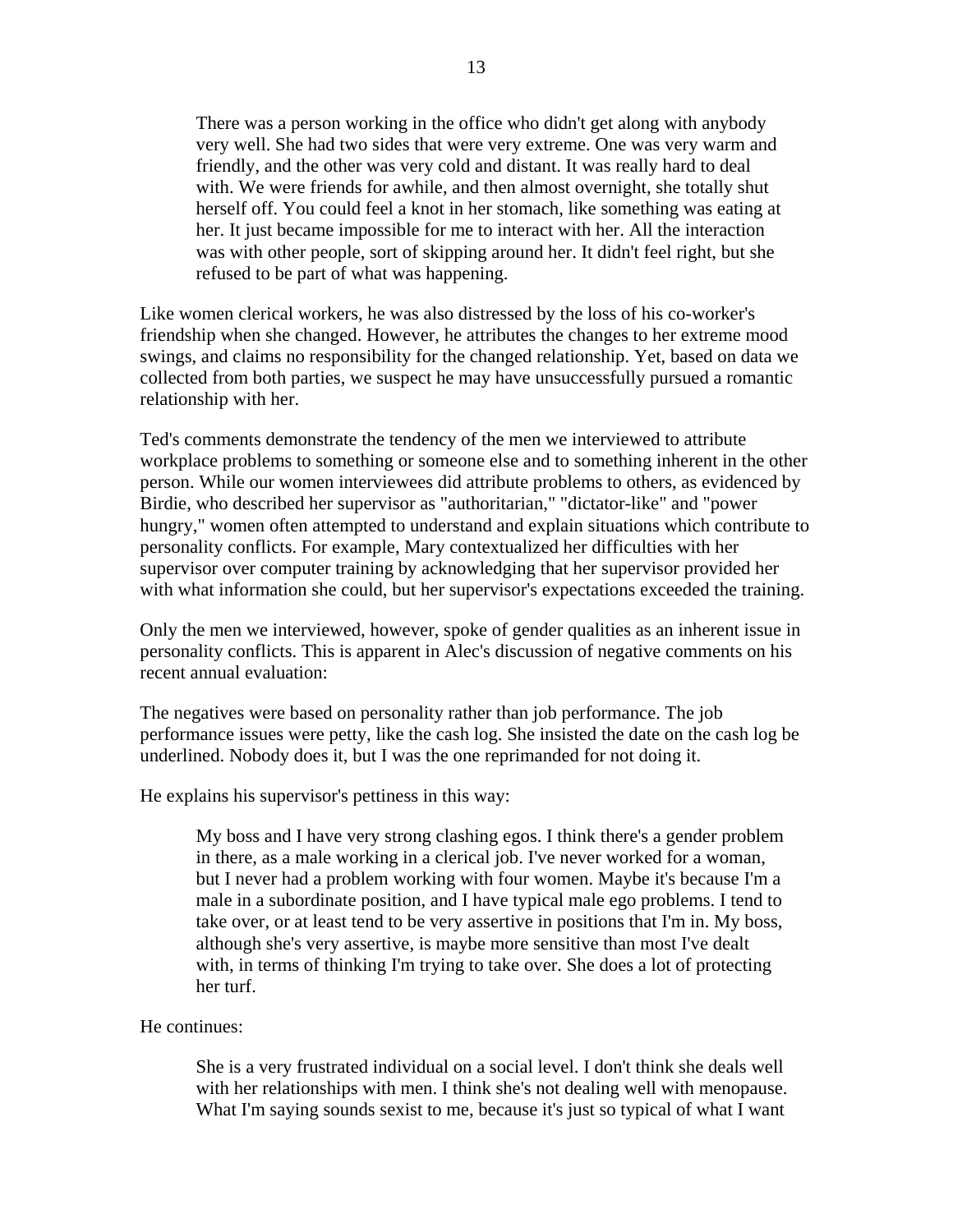to avoid in dealing with women. At the same time, I have to be aware of it. I really feel that there's a hostility that comes out for some reason on a personal level that has nothing to do with work. I simply happen to be the handy male focus now.

Alec's comments show thoughtfulness about his own culpability in the personality conflicts with his boss. Moreover, he recognizes that his explanations of his supervisor's behavior can be interpreted as sexist. Nevertheless, he resorts to sex-typed explanations based upon his supervisor's innate characteristics, rather than considering aspects of the situation which may contribute to their personality conflict.

Bob believes his supervisor is trying to build a case to terminate him. His portrayal of her displays what he believes is an unduly autocratic attitude, although he does resist labeling his supervisor an essentially "horrible" person.

My supervisor is very, very harsh and unreasonable. I'm having a very difficult time with her. It's a personal conflict that I have no control over. I'm a sitting duck, trapped, with nowhere to go. Any mistake I make, or that she thinks I make, she overreacts to. She's not a horrible person; we used to get along fine, so it's nothing I'm aware of in her personal nature.

As he tries to explain his supervisor's behavior, Bob insinuates that she uses her gender to manipulate her superiors:

One of the things I see her do in dealing with managers is to break down into tears. Then they feel sorry for her and leave her alone. So, she seems to do a lot of game-playing, to make herself appear as a victim. Then the managers back off and roll over. It's a very, very difficult situation for everyone involved.

Both Alec's and Bob's explanations fit our men interviewees' tendency to find something intrinsically problematic in the persons with whom they were having personality conflicts. What Alec and Bob find problematic is gender stereotyped behavior, for example, "not dealing well with menopause" and strategic crying.

Perhaps one of our more interesting findings is the tendency of men clerical workers to report that they have "no problems" in the workplace.(7) But then they go on to tell us of incidents and situations highly similar to those called problematic by women. This pattern is best illustrated in the interview with Donald, a 9-year veteran clerical worker at Firm A. After initially claiming that he experienced no conflicts in the workplace, Donald mentioned "tremendous stress" learning the job, chronic understaffing, the difficulty of having four or five professionals to work for, and frequent turnover in the office's receptionist position. But all of these were "not major incidents," and if there was a problem, it was "very brief" or "just a matter of getting used to things." When asked about interpersonal relations on the job, Donald denied any problems:

Personality conflicts are rare. There have been a couple of people I haven't gotten along with perfectly. But you usually don't have to work so closely with someone that it becomes a real problem, unless you make it one.... There are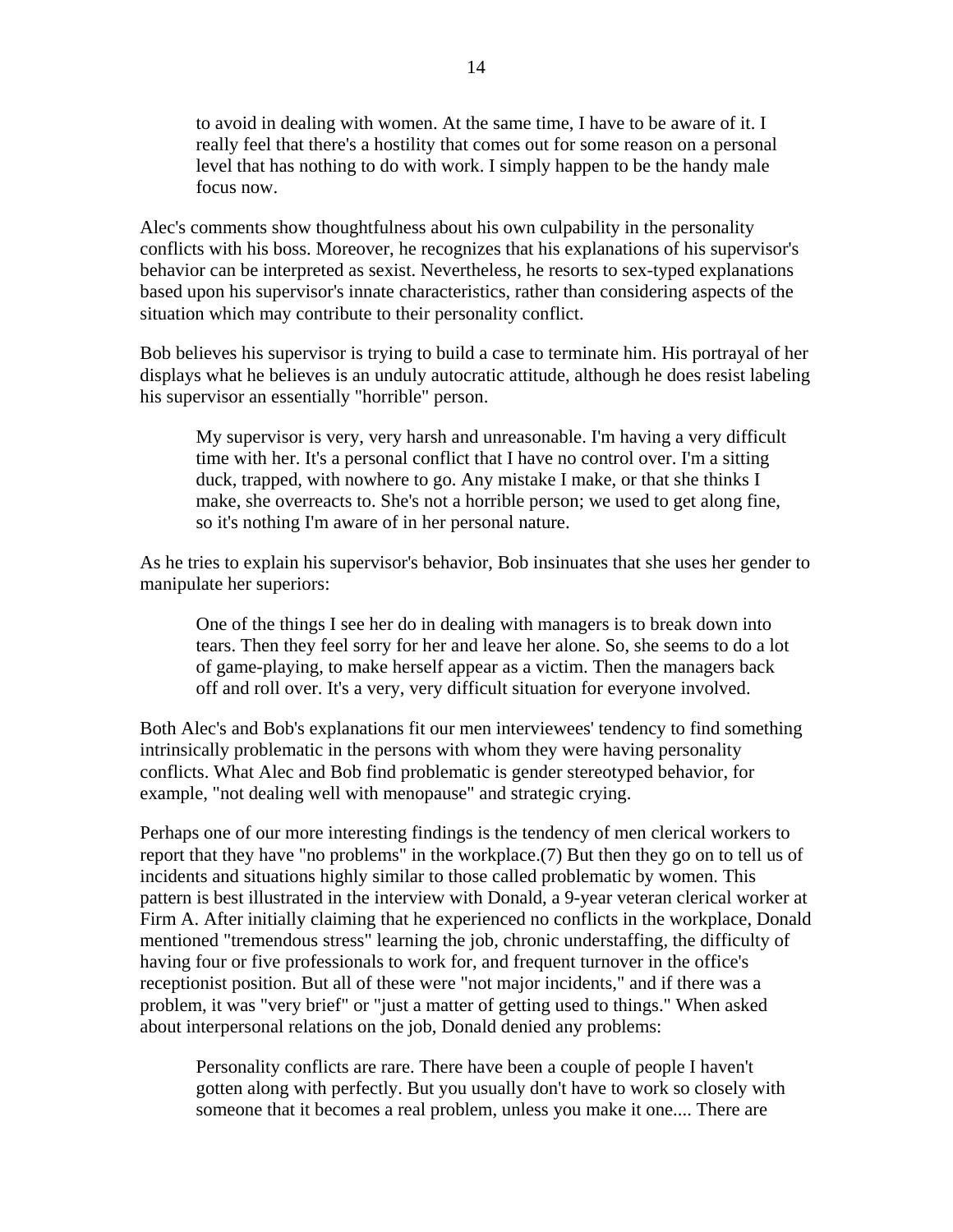sometimes communication problems with the professionals or with supervisors. It's been difficult to sort out what had the most priority. A lot of that is my own judgment now and I've gotten better at it.

When asked about learning to use computers, Donald said:

I was told "You will learn this" and that approach didn't appeal to me. I have learned to use it and I can see that it might be useful, but I don't have one of my own and I don't need it.

This ironhanded approach to training was part of many other clerical workers' personality conflicts, as presented above, but not for Donald. Indeed, Donald has refused even to use the department's new electronic typewriters, relying instead on his trusty old IBM Selectric.

Finally, Donald was asked about a personality issue that we knew of in advance: A client had publicly claimed to have been treated rudely by Donald and called for his dismissal. Donald recognizes that "I have kind of a confrontative personality," but this case, he said, "wasn't my fault. The guy went off the deep end." His supervisor "didn't say one thing or the other. I assume he didn't see any problem with it."

Donald explained away each issue, effectively claiming that none were significant workplace disputes. Donald was not expectional; we found similar claims in many interviews with men clerical workers in both firms, but not among women. At Firm B, however, the strong emphasis on teamwork seemed to affect the tone of interviewees' reports. David, for example, also had conflicts with his supervisor:

I work for a very difficult manager, a perfectionist. He has very high expectations of the people who work for him, but he also had extremely high expectations of himself. I have a lot of respect for somebody like that. Although sometimes we disagree on a professional level, we still remain friends.

David's supervisor lacked social skills and was very demanding, but David seemed unwilling or unable to label this as a personality conflict; indeed, he expresses his admiration for his boss. Firm B's team culture may explain David's report, but it is interesting to note that both David and Donald have male supervisors.

In summary, only men reported having no problems in the workplace. In contrast, our women interviewees had very little difficulty identifying or naming workplace conflicts in varying levels of intensity. When men did report problems, they were, overall, similar to those expressed by women. But in their explanations of personality conflicts, they were more likely to attribute them to intrinsic characteristics of the protagonist, while women more often invoked situational explanations.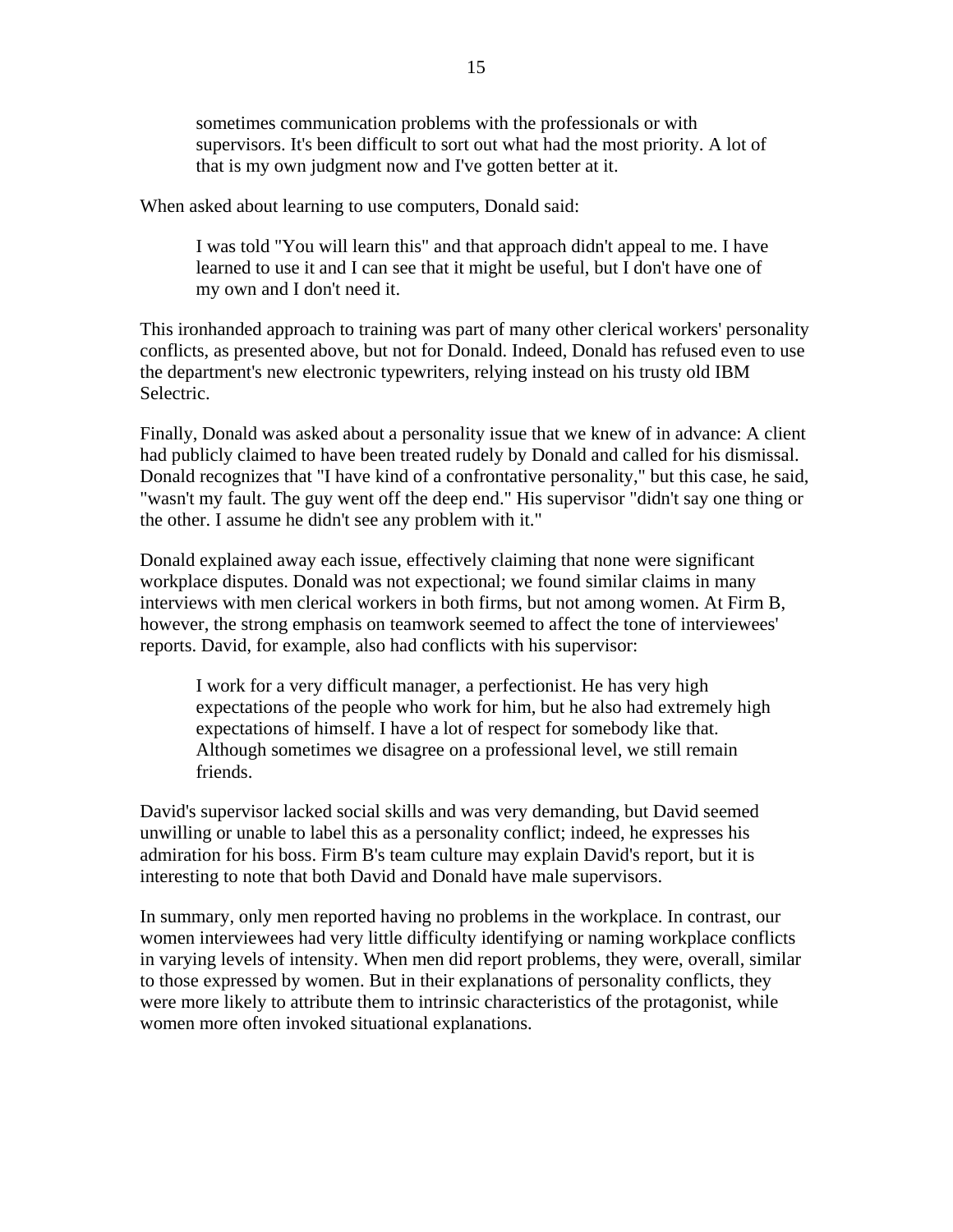What Do Clerical Workers Do About Workplace Disputes?

When personality conflicts are multiplied over hours and days, workers' situations can become personally intolerable and the situations can interfere with work which is supposed to be done. Tensions in work groups are not uncommon, of course, among men or women, but the women we interviewed spoke more often of problems with personality conflicts and TABULAR DATA OMITTED seemed to be more upset and derailed in their work by them than men. What clerical workers do about these situations is constrained by their employers' institutionalized dispute resolution forums and the corporate culture surrounding them. Table IV compares the dispute resolution forums in Firm A and Firm B and their responses to personality conflicts.

In the extreme, some of the behaviors associated with personality conflicts can be called harassment, which is grievable under Firm A's union contract and certainly discussable under Firm B's open door policy. But more often, the personality conflicts are subtle--a meaningful look or a snide comment--and, therefore, difficult to name or authenticate. As Karen told us, "If you break a leg, you can see the effect. But if it's mental, how can you really prove it?"

At Firm A, the union-negotiated contract includes "mental harassment" as a grievable offense. Karen grieved and won the personality conflicts she experienced under this rubric, but the experience was so demeaning, particularly her required interviews with a psychologist (which included her sexual history, her childhood upbringing, and other experiences she considered not remotely tied to personality conflicts), she fears her experience will become part of workplace legend and deter others from pursuing this line of defense. Less extreme personality conflicts women experience daily are not specifically covered by the union contract.

The gatekeepers of formal dispute resolution forums, which at Firm A are the union stewards, are very important in a worker's decision to pursue a grievance. If a union steward does not recognize personality conflicts as grievable or worth investigating, workers will be inhibited from pursuing the issue. Despite Karen's successful case, most union stewards seem to take the attitude of this one about personality conflicts:

I've talked to workers who've told me "My supervisor's driving me nuts because they're doing this and doing that." It's really hard to prove any of that stuff. They tell me lots of times that they come across as being the terrible person. If it's really an out-and-out illegal thing that the supervisor is doing, then you can get 'em for it. But if it's just subtle little things, it's really hard.

Another union steward in Firm A dismissed a case involving racism accusations saying "basically it's personality conflicts," about which he felt he could do little other than listen: "Maybe these people spilling their guts diffused it." He continued:

All the women involved came to me and they all told me different stories. I tried to get information out of it, but the stories were so lacking in any real concrete detail that I couldn't think of anything to do.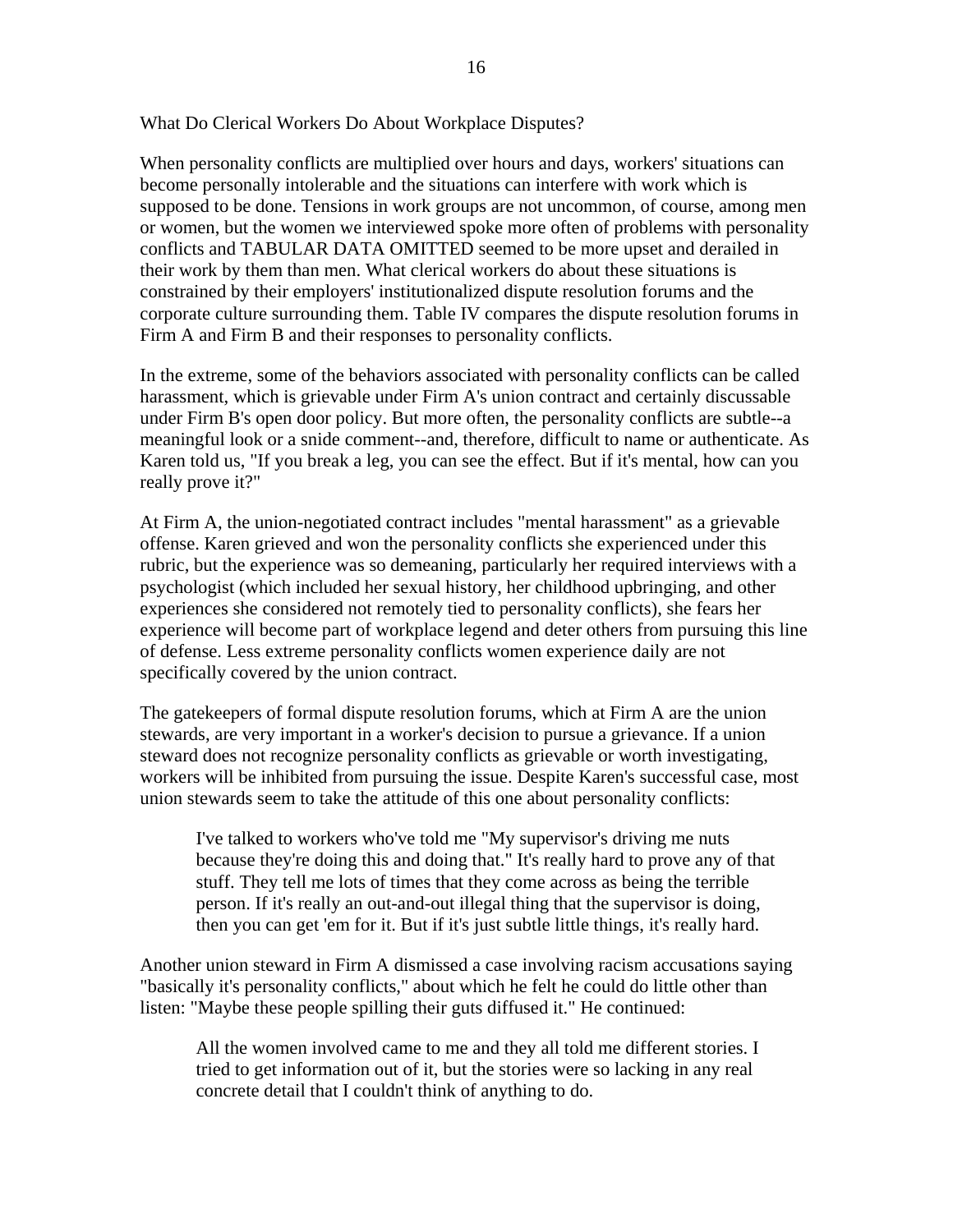In Valerie's case, discussed above, her supervisor eventually filed a disciplinary work plan for insubordination (or lack of respect for the supervisor). Neither Valerie nor the union had contract-protected means for holding the supervisor equally accountable on personality issues. Union representatives attended a series of disciplinary meetings with Valerie, but basically the union could do little else to help in this problem perceived as a personality conflict.

If formal workplace dispute resolution forums are unwilling or unable to take personality conflicts seriously, it is no wonder women feel discouraged from taking their problems to the union. What do clerical workers do instead? Women consistently report using lateral transfers to move away from problems rather than using the grievance procedure. Indeed, seven of the 12 women clerical workers at Firm A had requested and received at least one lateral transfer in order to "solve" a dispute in the workplace. Valerie held five different positions in seven years in this pattern of transferring to step out of disputes.

Many women, however, just live with personality conflicts on the job. As Sylvia said, "I bit the bullet and went with it." Wendy "just absorbed it." But living with the problem doesn't make it go away. In particular, personality conflicts seem to generate a great deal of emotional work for women. One said "I thought maybe I could change myself" to resolve the office tensions. Another woman said:

I couldn't allow myself to relax at all. I couldn't allow myself to operate the way I normally would. I held myself in check very carefully. I was careful to be very calm, to not ever complain. It was very hard on me.

Needless to say, "excessive emotional work" is not a disputable claim under the union contract.

Fewer men than women recognized personality conflicts as an issue. For example, Donald denied that there were any problems at all in his office. When men identified personality conflicts, they reported the problems were resolved with little effort on their part. Alec's supervisor, with whom he had personality conflicts over authority, retired several months after the interview and Alec was hired into her place. The "cold" coworker Ted complained of transferred to another office. We interviewed her for this study and know she transferred in part to escape the feelings in the office he speaks of. (This is another example of a woman taking responsibility for emotional issues and using a lateral transfer to resolve a workplace dispute.)

One example of a male clerical worker who took responsibility for resolving a personality conflict used his sex role to his advantage:

If my supervisor gives me too much trouble, I just yell at him.... Being in the union, I hear women complain about | tensions with supervisors<sup>^</sup>. But are they going to try to bully me? No! Because I'm older than some of the supervisors and I'm not a woman.

At Firm B, the open-door policy is provided unilaterally by the company (i.e., not negotiated bilaterally with a union). Such a policy recognizes that workplace problems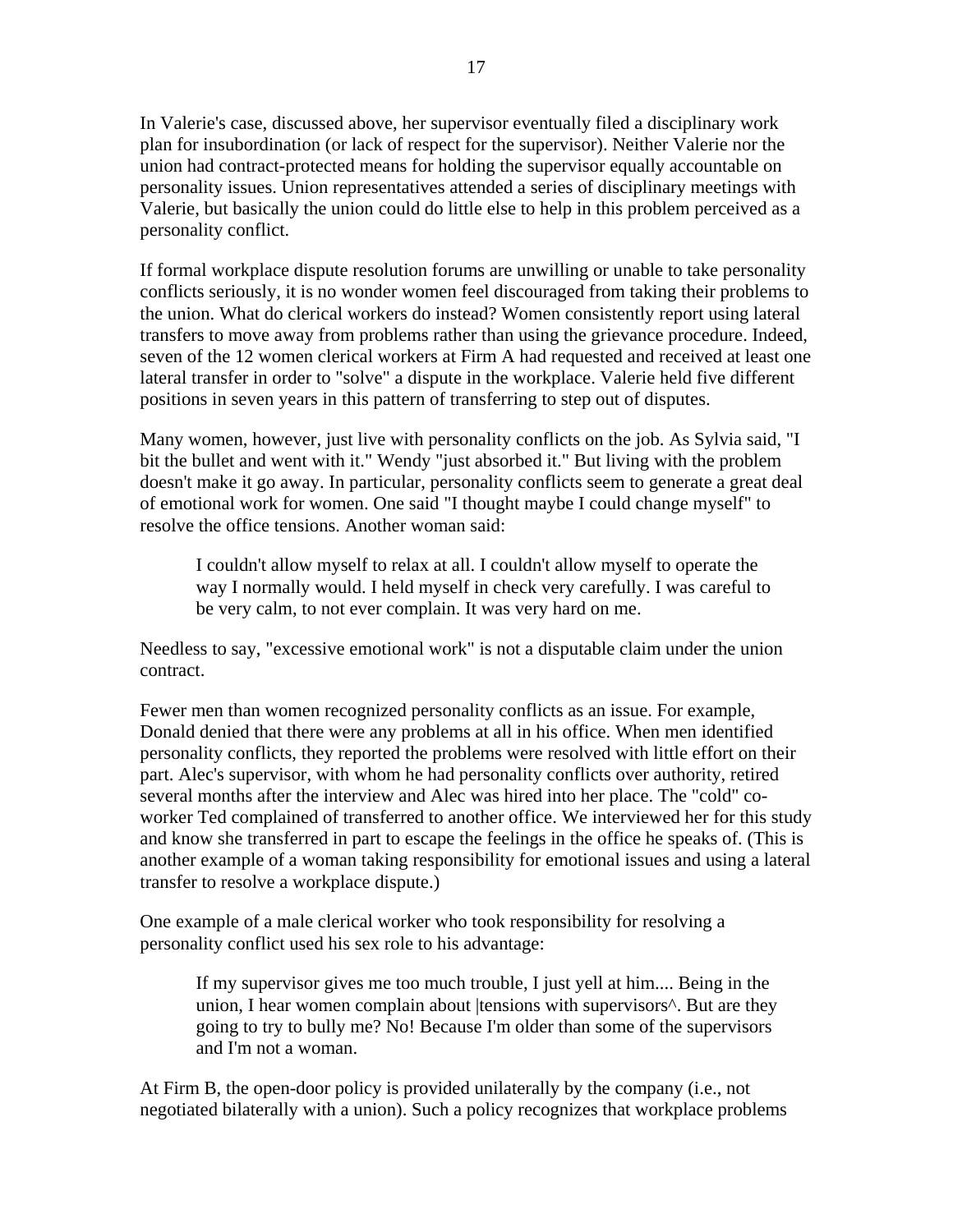exist, and theoretically all issues, large and small, may be taken to one's supervisor, one's supervisor's supervisor, and on up the line. Informal relations are key to the effectiveness of the open-door policy, for employees must be comfortable with their supervisor and familiar with their supervisor's supervisor to go above with questions, complaints, and comments. Moreover, they must believe they are going to be heard. Firm B's policy, and its corporate culture, is consistent with popular texts which applaud "visible management" or "management by wandering around" (Peters & Waterman, 1982).

Our field work suggests that most Firm B employees believe steadfastly in the notion that upper management is completely available to hear workers' complaints, comments, and suggestions. Indeed, several interviewees recounted a story of a Firm B worker who was so dissatisfied that he "went all the way to the top," transported by corporate jet, to voice his complaint. (Our interview with this person indicated the story had become exaggerated in re-telling and had taken on the aspect of a corporate legend or myth.)

Conversely, we often sensed or were told that Firm B interviewees felt disloyal telling us about problems they experienced, particularly those without successful resolution. We believe that Firm B's carefully constructed corporate culture is so strong that when employees have disputes they cannot resolve using the open door policy, their feelings are denied or contained, for theoretically all employment disputes are resolvable under the policy. Moreover, Firm B has a policy of not allowing employees to transfer laterally to extricate themselves from personality conflicts; transfers are allowed only after such conflicts have been resolved. We have evidence documenting how employees avoided this rule by claiming personality conflicts were resolved when they were not or by transferring out of a position at the first sign of personality conflicts developing. This evidence underscores how Firm B employees tend to hold their own feelings in abeyance when the open door policy doesn't work. Unresolved disputes reflect badly on them as individuals, on teamwork and unity in their work group, and on the corporate culture more generally.

### **DISCUSSION**

Many of the personality conflicts our interviewees recounted were implicitly about their lack of power in the female-dominated clerical work force. Clerical workers' struggles to determine job content, job performance, and even feelings toward co-workers and supervisors remains largely unspoken, but the nature of the struggle is highlighted in the way men and women clerical workers talk about their relationships with their supervisors. Contrast, for example, the male clerical worker who yells at his supervisors when they cause him too much trouble with Valerie who is charged with insubordination when she fails to placate her supervisor. Women told us of disciplinary work plans that included requirements to "be nicer" to supervisors, while Alec's "menopausal supervisor" never placed Alec on discipline despite their regular "two to three weeks of very clashing interactions" over authority.

Cultural expectations of women's behavior spill over into expectations of typically female clerical work, suggesting a malleable and passive workforce which can be molded to an organization's needs (Nieva & Gutek, 1981). Without a culturally or organizationally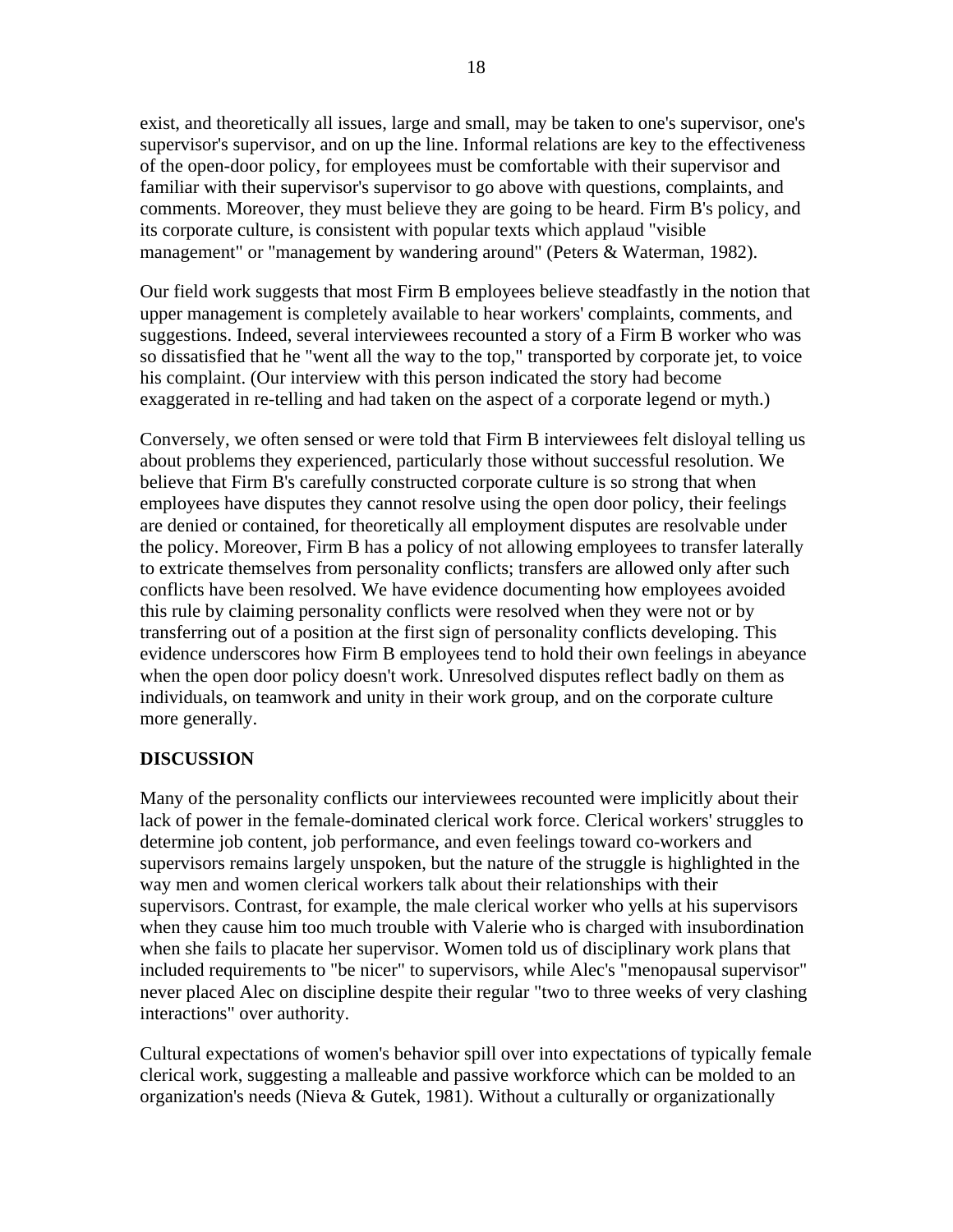approved language for talking about problems in the workplace, clerical workers re-name their daily disputes as "personality conflicts." Personality conflicts are more appropriate and understandable problems for women to experience in the workplace, reflecting the sex-role stereotyping of women as more concerned with relations and emotions. Yet, organizations are ill-equipped to respond to concerns expressed as personality conflicts.

Personality conflicts inherently involve emotion. But feelings have little place at work. Emotions are legitimate when expressed in private, when referring to others, and when they concern past events. Positive emotions (joy, affection) seem to be acceptable in the workplace, but negative emotions (anger, loss, sadness) are not. Gatekeepers of the dispute resolution processes in Finn A and Firm B found it difficult to understand the negative emotions expressed by clerical workers; emotions didn't "make sense," and gatekeepers could not get control of the problematic situations. Gatekeepers routinely discounted the importance and complexity of clerical workers' feelings, dismissing emotionally-laden conflicts as mere personality conflicts. Gatekeepers' lack of recognition of the emotional environment of the workplace and the emotional environment's effects on workers de-legitimizes workers' real experiences. Since women are much more prone to expressing disputes about feelings in the workplace than men, women's experiences are disproportionately de-legitimized.

Firm A's union-negotiated contract seemed particularly insensitive to personality conflicts. The contract has no provisions for personality conflicts, unless they escalate to unusual extremes, such as harassment or insubordination. In addition, the forum for resolving contract disputes, the grievance procedure, is perceived by workers as adversarial. As in legal systems, grievants do not speak for themselves. They are represented by a steward, if they can convince a steward to represent their interests. The grievance procedure is intended to provide a neutral framework for dispute resolution, but the participants enter the arena as advocates with positions to be strategically defended. Objectivity, rationality, and justice are the bywords of the grievance procedure, leaving little room for subjectivity, emotion, or care.

Firm B's open-door policy is intended to operate more like mediation than confrontation. Employees are invited into their supervisors' open doors to express any workplace difficulties they may be having. Unlike union contracts, there are no guidelines to delimit what can and cannot be considered problematic. If employees do not achieve satisfaction with their supervisor, they are invited to go higher--to their supervisor's supervisor, and on up the line. Ideally, mediation is designed to include the expression of emotion. When people tell their stories in mediation hearing, mediators are trained to recognize emotion as a signifier of "what's really going on." At the beginning of mediation sessions, emotional expression is even encouraged, "to get it out on the table" in order to be able to focus on the "real" problem. This implies, however, that emotions themselves cannot be problematic; indeed, a byword of mediation is to "separate the people from the problem." At Firm B, supervisors are not trained mediators. The open door policy is "mediationlike," but it is not mediation per se. Moreover, the company culture, particularly the emphasis on teamwork, discourages the expression of interpersonal workplace disputes. Indeed, lateral transfers (used so successfully by Firm A's clerical workers) are not officially allowed until personality conflicts were resolved.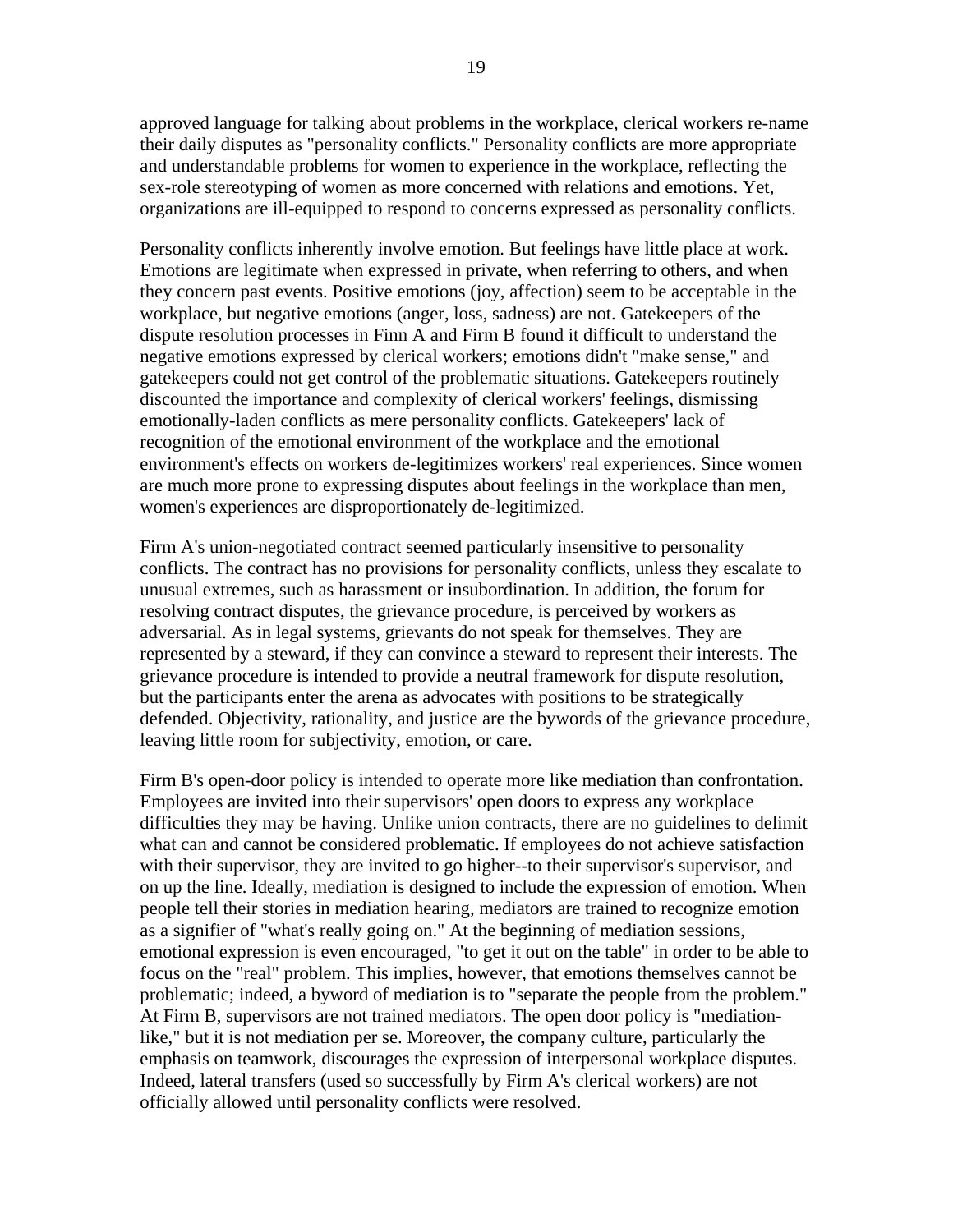Neither Firm A's nor Firm B's workplace dispute resolution forums, while contrasting in key ways, appears to be particularly receptive to issues concerning personality conflicts or the emotional expression which accompanies them. In both settings, workers' accounts of their experiences were discounted by supervisors, union stewards, and other gatekeepers. Their language and emotion was translated, lifted out of context, made onedimensional, and defused. Those few who were able to resolve personality conflicts through formal procedures became workplace legends which deterred others from pursuing the same problems.

## **CONCLUSIONS**

Our interviews with clerical workers confirm several of our ideas about workplace disputing. First, the origins of workplace problems and disputes appear to be different for women than for men. Consistent with gender roles, women workers displayed more sensitivity to problems associated with interpersonal relations in the workplace than men, more often voicing workplace disputes concerning personality conflicts. But they also described how difficult it is to resolve personality conflicts through formalized channels. Rarely do personality conflicts with supervisors and co-workers escalate to a point that they can be labeled or proven as harassment. Rather, these everyday, subtle occurrences in work settings eat away at women workers, causing them intense "emotional labor" which can interfere with their main tasks (Hochschild, 1983; James, 1989).

Men clerical workers' relative lack of concern for personality conflicts in the workplace also may be explained in terms of gender role theory. Men, theoretically, are socialized into instrumental roles which leave little room for discussion or analysis of everyday living. Such roles give them little experience or motivation to discuss workplace disputes which concern the expression of emotion.(8) Moreover, men's instrumental roles allow them to invoke explanations about emotional behavior in the workplace which are "essentialist" in nature, i.e., which involve co-workers' and supervisors' innate, and often gender-stereotyped, characteristics, rather than contextualizing their explanations in terms of the problematic situation.

These points underlie our second major observation, that there are gender differences in the processes of dispute resolution in the workplace. Personality conflicts are not often recognized by institutional dispute resolution forums, and indeed they are sometimes summarily dismissed by the gatekeepers of those forums. To the extent that women more often experience workplace disputes associated with personality differences, and to the extent that formal workplace dispute resolution mechanisms are not designed to deal with them, women workers will less often approach or enter workplace dispute-resolution processes, and therefore less often show up in formal complaint records. Moreover, stories of one worker's bad experience with an unsympathetic gatekeeper can become part of workplace legend and dissuade future workers from pursuing their workplace disputes through formal channels (Gwartney-Gibbs & Lach, 1991, 1993). This in turn can create a climate of alienation, in which pursuing resolution of workplace problems is perceived as risky or not worth the effort.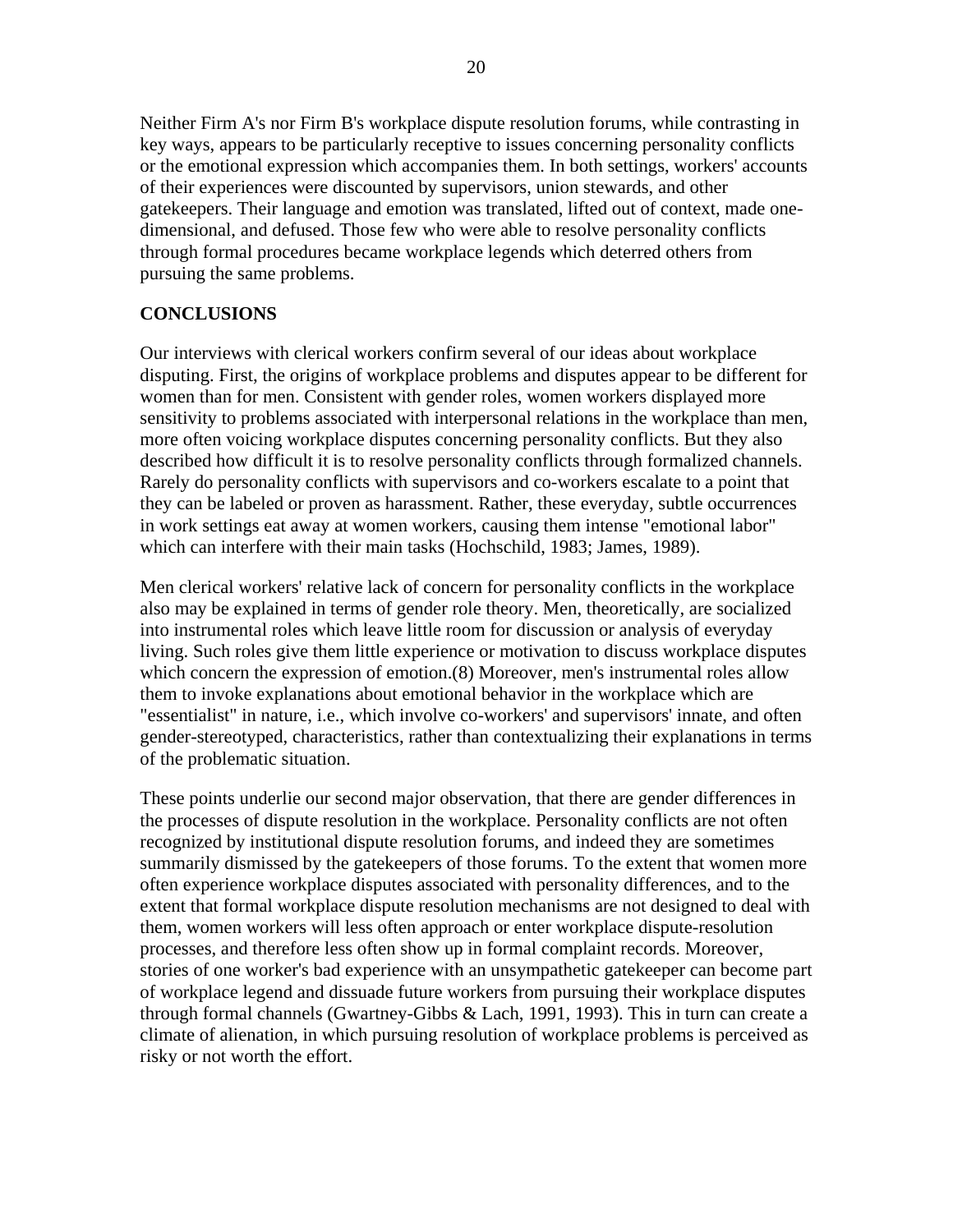Women's propensity to use lateral transfers instead of institutional procedures to solve personality conflicts has several possible outcomes. One is that problems which do enter the formal processes are nonrepresentative of day-to-day conflicts experienced by women at work. Another outcome of lateral transfers in Firm A is that several women clerical workers who transferred found that the best new jobs available to them were not covered by the union contract or its grievance procedure. Perhaps the most significant outcome of the use of lateral transfers to solve problems in the workplace is that it is likely to put women workers at a disadvantage in terms of human capital, i.e., job-specific training and expertise. Employers are more likely to invest in job training and offer promotional opportunities to employees who stay on the job. Our male interviewees did not use transfers to solve workplace disputes and our female interviewees did; likewise, our male interviewees had longer average job tenure than our female interviewees. High levels of turnover and labor force intermittency have long been used by human capital theorists as an explanation for lower earnings of women workers. To the extent that lateral transfers are associated with lower job-specific skills and training for women workers than men, turnovers internal to an organization also may lower the earnings of women who use lateral transfers to resolve conflict.

This examination of women and men clerical workers' workplace disputing offers a partial test of the conceptual and theoretical framework raised at the beginning of this article. We find that gender role theory explains some of the sex-specific patterns of workplace disputing in a single highly sex-segregated occupational category. But individually-oriented explanations, like gender role theory, do not fully account for women and men clerical workers' different experiences. Rather, our findings indicate that roles interact with work structures (the presence of a union, the nature of the formal dispute resolution policy) to create different access and experiences with workplace disputing for women and men.

Finally, gender differences in workplace disputing appear to be part of intraorganizational processes which contribute to broader patterns of employment inequality observed in studies based upon sample survey and census data. Specifically, our findings suggest that the structure and functioning of workplace dispute resolution forums constrain women's experiences in ways that lower their human capital. Such structural and organizational sources of employment inequality challenge the prevailing individualistic models of human capital theory, which claim women deliberately choose occupations which do not penalize labor force intermittency (assumed to be associated with marriage and childbearing), and these occupations are low-paying because of crowding (i.e., a surfeit of women need the flexibility of these jobs). Our results suggest that women's labor force turnover may be associated with employers' and unions' inability or unwillingness to acknowledge and deal with women's normal workplace disputes, which happen to be different from men's.

The practical consequences of our findings are straightforward: To improve productivity and efficiency, unions and employers need to acknowledge the emotional aspects of workplaces. The emotional experiences of workers must be heard, contextualized, and affirmed as real. As we have seen, denying workers' feelings de-legitimizes the lived experiences of some workers, particularly women, undermining organizational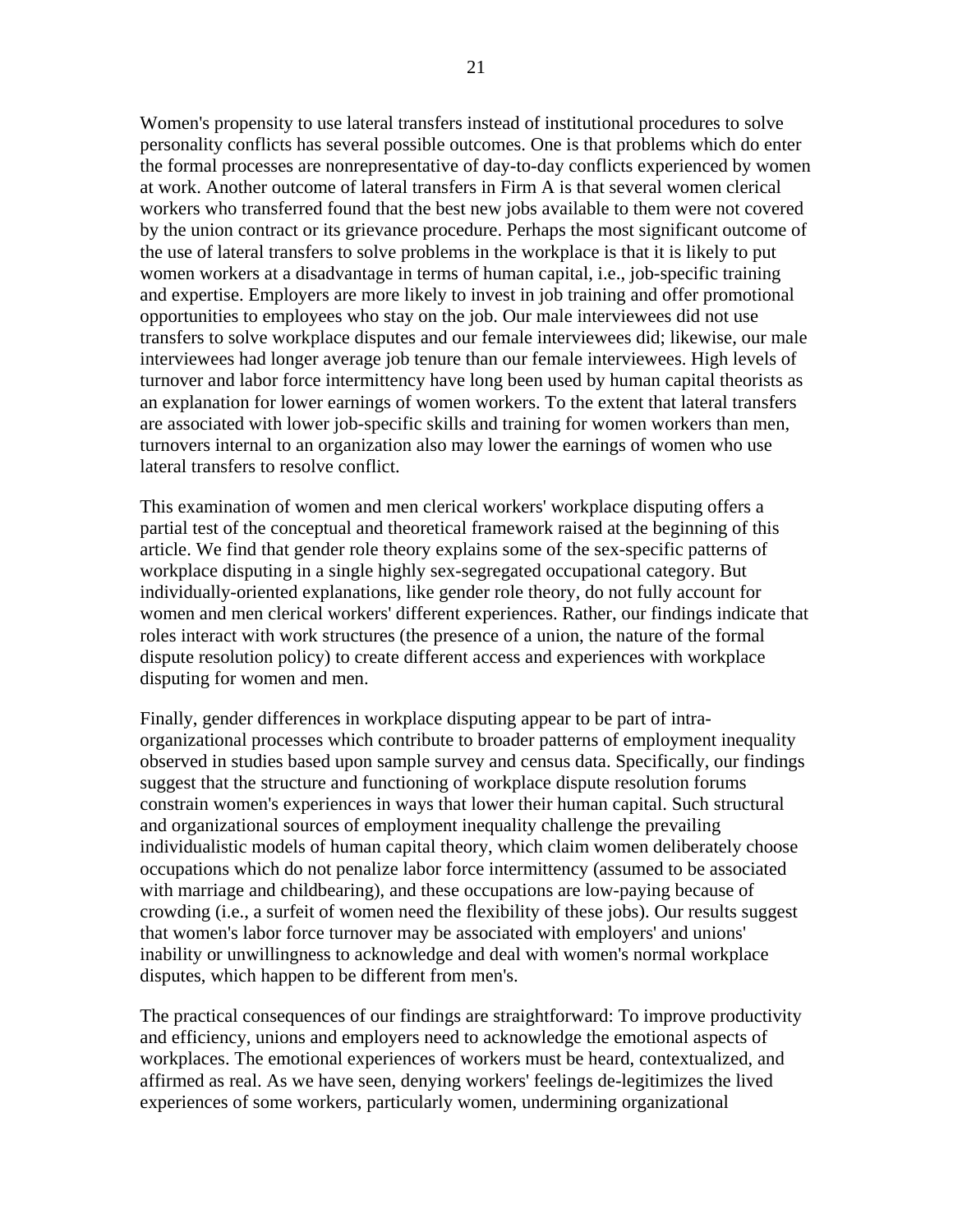productivity and discouraging personal achievement. Our findings do not allow us to assert that a union-negotiated grievance procedure better serves women workers than an open-door policy, or vice versa. But our finding indicate that both firms and workers would be better served by dispute resolution procedures which acknowledge how everyday workplace problems about tasks and interpersonal treatment sometimes become infused with emotion. We suggest that like the "reasonable woman" standard for determining sexual harassment in the United States,(9) the emotional distress of reasonable workers be taken into account in the resolution of workplace disputes.

#### **Implications for Future Research**

As mentioned at the beginning of this article, our research was motivated by the failure of statistical studies to account for well-documented employment differentials between women and men. We sought to get into the "black box" of everyday life in organizations by examining one facet, conflict. Sociologists have long documented that conflict is normal, but workplace conflict has not been examined before as a source of employment inequality between women and men. Our study was exploratory and the findings suggest several avenues for future research.

Personality conflicts are shorthand for a constellation of issues about tasks, interpersonal treatment, and negative feelings which accompany them. While workplace disputes about many tasks and about severe inter-personal treatment have standing as disputes in workplace dispute resolution forums, personality conflicts do not. Importantly, women and men defined similar situations differently: what men labeled task disputes, women labeled personality conflicts. Thus, similar disputes are labeled differently by women and men workers, and women are less successful in resolving these workplace conflicts than men. Our evidence suggests that these differences systematically disadvantage women's workplace achievement. More research is needed on a range of organizations and a range of occupations to see if the pattern holds and, if not, the sources of variation and their consequences.

Additional research also is needed on formal dispute resolution procedures and reporting under them. Our research deliberately allowed the entire range of workers' self-reports. If we had relied upon union- and firm-defined dispute categories, we never would have heard about personality conflicts. However, we did not compare official records from unions, firms, and courts with workers' self-reports. We suspect such records are the "tip of the iceberg" and that the institutionalized filtering mechanisms which keep women's dispute reports from appearing in official records also serve to enforce other aspects of employment inequality. Many unions and employers, however, claim increased sensitivity with women workers' needs. For unions, in particular, women are an important source of new members, but the extent to which women's workplace difficulties have been incorporated into union-negotiated grievance procedures as women have moved increasingly into the labor force is not known. Such research would help to establish the validity and reliability of self-reports.

Continued refinement of the conceptual and theoretical model presented in this article will require additional empirical testing. We believe that this avenue of research is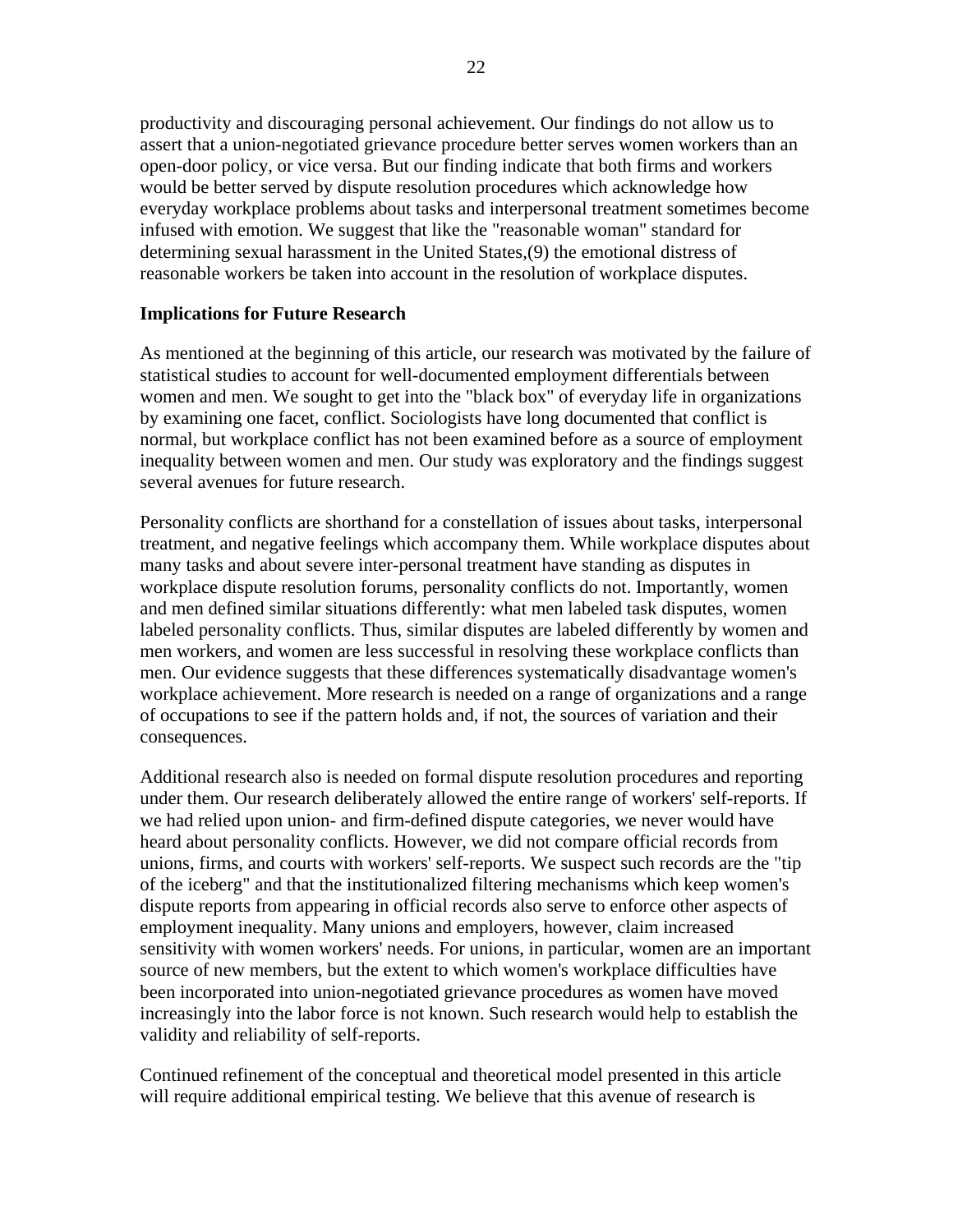important to balance the prevailing individually-oriented explanations of employment inequality by contributing an organizational and structural perspective.

# **ACKNOWLEDGMENTS**

This research was supported in part by grants from the Fund for Research on Dispute Resolution and the facilities of the Center for the Study of Women in Society, University of Oregon. Parts of this paper were presented in 1993 at meetings of the American Sociological Association in Miami, International Institute of Sociology in Paris, III European Congress of Psychology in Tempere, Finland, and National Coalition of Peacemaking and Conflict Resolution in Portland, Oregon.

4 Despite the title of Pringle's 1989 book, Secretaries talk, the author gives little voice to secretaries' own concerns.

5 To date, most studies of workplace dispute resolution have been institutional or union reports of grievance procedures (e.g., Lewin & Peterson, 1988). This study supplements that work with reports from the workers themselves about how they experience and resolve workplace disputes.

6 All names are pseudonyms and, where appropriate, non-essential details have been altered to disguise interviewees' identities.

7 This supports the findings of Canary, Cunningham and Cody (1987) that male college students were more likely than female students to deny the existence of conflicts.

8 We have considered the idea that men interviewees would have been more comfortable expressing personality conflicts with men interviewers. Contradicting that, however, are our roles as women interviewers: If women's roles are to be nurturing, as stated by role theory, we would have expected men to be more forthcoming with us than with men interviewers.

9 The reasonable woman standard essentially determines whether any reasonable woman would find a particular behavior offensive. Perpetrators are encouraged to ask themselves if they would direct the words or behavior in question to their grandmother.

## **REFERENCES**

BRETON, M. J. 15 tips for moving up (from secretary to management). Working Woman, 1985, 10, 60-62.

CANARY, D., CUNNINGHAM, E., & CODY, T. Goal types, gender, and locus of control in managing interpersonal conflict. Communication Research, 1988, 15, 426-446.

CASSEDY, E., & NUSSBAUM, K. 9 to 5: The working woman's guide to office survival. New York: Penguin, 1983.